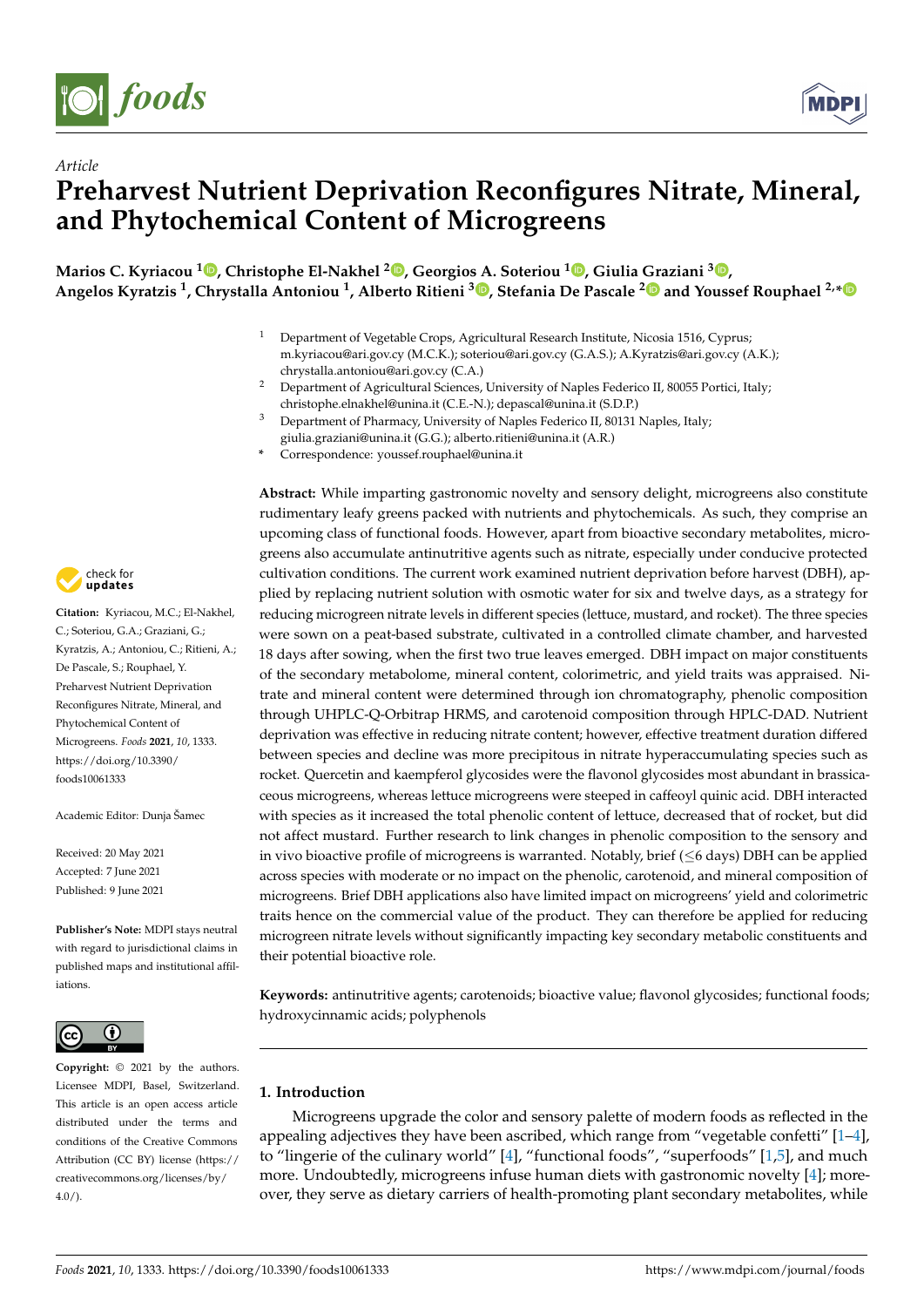they are concomitantly renowned for their offbeat tastes, alluring colors, and subtle textures [\[3](#page-13-3)[,4](#page-13-1)[,6](#page-13-4)[,7\]](#page-13-5). Microgreens have been commonly used for garnishing fancy dishes, salads and sandwiches [\[3,](#page-13-3)[7](#page-13-5)[,8\]](#page-13-6), but lately they constitute basic ingredients of savory and sweet dishes with unconventional organoleptic profiles [\[5](#page-13-2)[,8\]](#page-13-6). Noteworthy characteristics of microgreens include compact form, accelerated production, limited space requirement for growth, and high crop turnover, all of which render them an appealing specialty product in the modern horticultural supply chain and a crop well adapted to protected cultivation even in urban environments [\[4,](#page-13-1)[7\]](#page-13-5). As stated by El-Nakhel et al. [\[9\]](#page-13-7), protected cultivation, such as indoor growing modules, can produce fresh vegetables of constant quality owing to precise control of growth conditions yearlong.

Plant foods, including microgreen vegetables, are naturally biofortified with an array of bioactive compounds such as vitamins, minerals, and secondary metabolites [\[6,](#page-13-4)[10\]](#page-13-8). Aside from desirable secondary metabolites however, vegetables can also accumulate antinutritive agents such as nitrate, especially under conducive protected cultivation conditions [\[10,](#page-13-8)[11\]](#page-13-9). The metabolic products of nitrate have come under investigation for possible association with certain types of cancer and the methemoglobinemia syndrome [\[12\]](#page-13-10). Excessive accumulation of nitrate is frequently observed in leafy greens and poses a potential peril to human well-being [\[10,](#page-13-8)[13\]](#page-13-11); therefore, tolerance levels for nitrate have been set (Regulation No. 1882/2006) by the European Commission for particular species under protected and open-field cultivation [\[14\]](#page-13-12). A cutback on the nitrate content of vegetable foods is therefore desirable in order to underscore their nutritive and nutraceutical value [\[15\]](#page-13-13).

Nitrate uptake, assimilation, translocation, and accumulation in plants are driven by manifold internal (genetic variability, concerted gene expression and enzymatic activity, and ontogenetic stages) and external factors (N form, concentration, and application time; light intensity, quality, and photoperiod; air temperature; and  $CO<sub>2</sub>$  concentration) that also influence the sensory and phytochemical traits of fresh vegetables [\[10](#page-13-8)[,16](#page-13-14)[,17\]](#page-14-0). Nitrate is the main form of nitrogen readily taken up by crops and is vital for protein and nucleic acid biosynthesis [\[13\]](#page-13-11), but also vital for sustaining maximal yields [\[16\]](#page-13-14). However, excessive nitrate fertilization promotes nitrate accumulation in plant tissues [\[13,](#page-13-11)[16\]](#page-13-14), especially in petioles, leaves, and stems [\[15](#page-13-13)[,16\]](#page-13-14). As stated by Colla et al. [\[16\]](#page-13-14), variable preharvest approaches can be considered for lowering nitrate content in plants: (i) diminishing nitrate concentration in the fertigation solution, (ii) replacing nitrate with urea or ammonium, (iii) replacing the nutrient solution with water or a nitrate-free solution for a time period before harvest, (iv) replacing calcium nitrate with calcium chloride, (v) manipulating light spectral composition and intensity, and (vi) using low-accumulating genotypes.

Conventionally, microgreens have been regarded as low accumulators of nitrate among salad crops; however, relatively high concentrations of nitrate were detected in some microgreen species [\[7](#page-13-5)[,18\]](#page-14-1). Moreover, one of the most popular families exploited for microgreens production is the *Brassicaceae*, which comprises nitrate hyperaccumulators such as rocket [\[1](#page-13-0)[,16\]](#page-13-14). Few studies have dealt with fertigation strategies aimed to reduce nitrate accumulation in microgreens, of which we mention El-Nakhel et al. [\[6\]](#page-13-4) and Pannico et al. [\[19\]](#page-14-2) who adopted drastic strategies of fertigation with a quarter-strength (1/4) nutrient solution (400  $\mu$ S cm<sup>-1</sup>) or distilled water for the entire growth cycle, and Palmitessa et al. [\[5\]](#page-13-2) who used  $1/2$ ,  $1/4$ , and  $1/8$  strength and different NH<sub>4</sub>:NO<sub>3</sub> molar ratios. Nutrient deprivation strategies for a few days before harvesting, are known for eliciting changes in the plant secondary metabolome [\[9\]](#page-13-7). Similarly, the potential for eliciting the buildup of bioactive compounds by changing the associated enzymatic activity and gene expression was demonstrated in sprouts under appropriate conducive conditions [\[20\]](#page-14-3). Among numerous elicitors currently investigated on sprouts and microgreens, the most common are abiotic elicitors, which include seed priming with salts, mineral biofortification, and elicitation on mother plants transferred epigenetically to the sprouting seeds [\[21\]](#page-14-4). Biotic elicitors are another class that have attracted research interest, and these include fungal and yeast inoculation, and the inclusion of bacteria in substrates or seeds. Biostimulation is yet another upcoming area of interest that includes both biotic and abiotic factors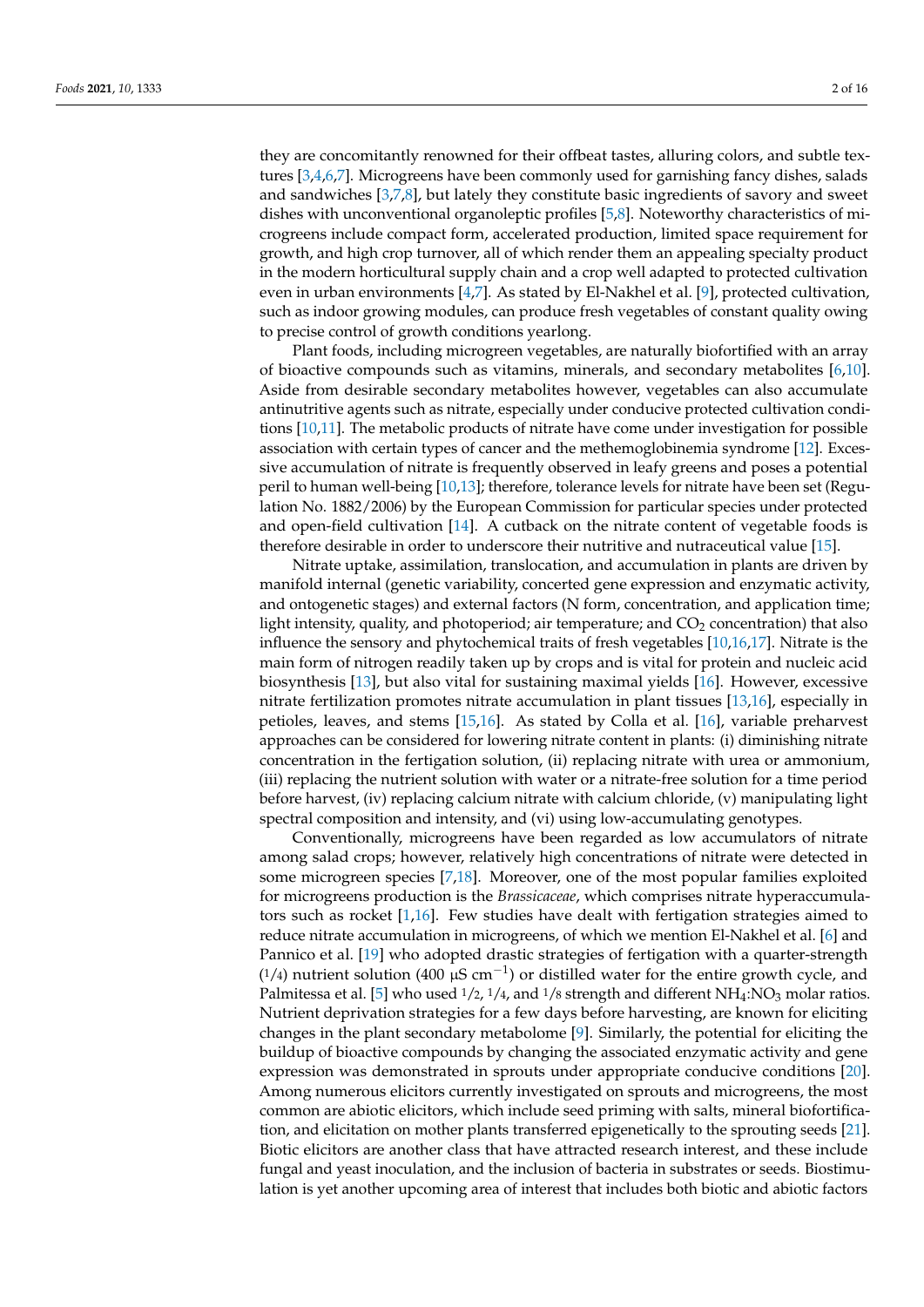as well as their combinatorial effects as elicitors. The most notable changes elicited relate to the products of the phenylpropanoid pathway. Previous studies have highlighted the antihypertensive [\[22\]](#page-14-5) and anti-inflammatory effects [\[23\]](#page-14-6) of plant-derived phenolics, the composition and concentration of which in vegetables is modulated by genetic, ontogenetic, environmental, and cultural factors [\[24\]](#page-14-7). Additionally, qualitative differences in phenolic composition were found critical in respect to lipid peroxidation and A549 cell proliferation [\[25\]](#page-14-8). Quercetin derivatives, for instance, were shown to exert pronounced antioxidant and anti-inflammatory activity and a protective role on other dietary antioxidants present in the human plasma [\[26](#page-14-9)[,27\]](#page-14-10).

Based on the above, it may be inferred that nutrient deprivation treatments before harvesting microgreens may potentially exert a dual effect: (a) reduce the concentration of nitrate and (b) modulate the composition and concentration of secondary metabolites that contribute to the bioactive value of microgreens. In order to examine these hypotheses, the current study appraised the response of three common microgreen species (lettuce, rocket, and mustard), grown in a strictly controlled climate chamber environment, to nutrient deprivation treatments of variable duration applied before harvest. Treatment effects were appraised in terms of yield traits, nitrate, and mineral content determined through ion chromatography, phenolic composition determined through UHPLC-Q-Orbitrap HRMS, and carotenoid composition determined through HPLC-DAD. The current study advances our understanding of the utility of nutrient deprivation strategies as a tool for modulating the qualitative attributes of microgreens and reducing their content in anti-nutrients like nitrate.

## **2. Materials and Methods**

## *2.1. Genetic Material, Climate Chamber Setup, and Nutrient Solution Treatments*

Three nitrate accumulating species from two different families (Brassicaceae and Asteraceae) were grown and harvested at the appearance of the second true leaf: mustard (*Brassica juncea* (L.) Czern cv. Osaka purple; Condor Seed Production, Yuma Arizona, USA), rocket (*Diplotaxis tenuifolia* cv. Wild Rocket, Napoli; CN Seeds Ltd., Pymoor, Ely, Cambrigeshire, UK), and lettuce (*Lactuca sativa* L. cv. Grand Rapids TBR; West Coast Seeds, Delta, British Columbia, Canada). The three species were sown respectively at densities of 60,000, 160,000, and 50,000 seeds m<sup>-2</sup>, and harvested 18 days after sowing (DAS), when the first two true leaves emerged. All microgreens were cultivated in a controlled climate chamber (MIR-554 growth chamber, Panasonic, Gunma, Japan) at the Department of Vegetable Crops of the Agricultural Research Institute (ARI) (Nicosia, Cyprus). Plastic trays (19 cm  $\times$  14 cm  $\times$  6 cm) were filled with a peat-based substrate (Floragard Vertriebs-GmbH, Oldenburg, Germany). Microgreens were subjected to three different fertigation strategies that consisted of nutrient solution termination at different days before harvest (DBH): 0, 6, and 12, to be replaced with osmotic water (pH =  $6 \pm 0.2$  and EC = 150  $\pm$  50 µS cm<sup>-1</sup>). The adopted nutrient solution was a quarter-strength modified Hoagland solution (pH =  $6 \pm 0.2$  and EC =  $500 \pm 50$  µS cm<sup>-1</sup>), described in detail in Kyriacou et al. [\[28\]](#page-14-11).

The climate chamber was set at  $24/18 \pm 2$  °C, day/night temperatures, corresponding to a photoperiod of 12 h, and a relative humidity in the range of  $65-75 \pm 5$ %. The artificial light of the climate chamber was provided by an LED panel (K5 Series XL 750, Kind LED, Santa Rosa, CA, USA), of which the channels were set at: 45% Red, 10% Green-Yellow, 45% Blue, offering a mean irradiance of 300  $\pm$  15 µmol m $^{-2}$  s $^{-1}$  at canopy level, and wavelengths ranging between 400 and 700 nm while procuring an optimal absorption spectrum for photosynthesis. The trays were rotated during the growth cycle on a daily basis, to secure a homogenous repartition of light, humidity, and temperature over the different treatments across the climate chamber.

## *2.2. Colorimetric Measurement of Microgreens Canopy, Sampling, and Yield Assessment*

Eighteen DAS, at the two-true-leaf stage, the CIELAB color space parameters  $(L^*,$ a\* and b\*) were measured at the microgreens canopy level through a portable Minolta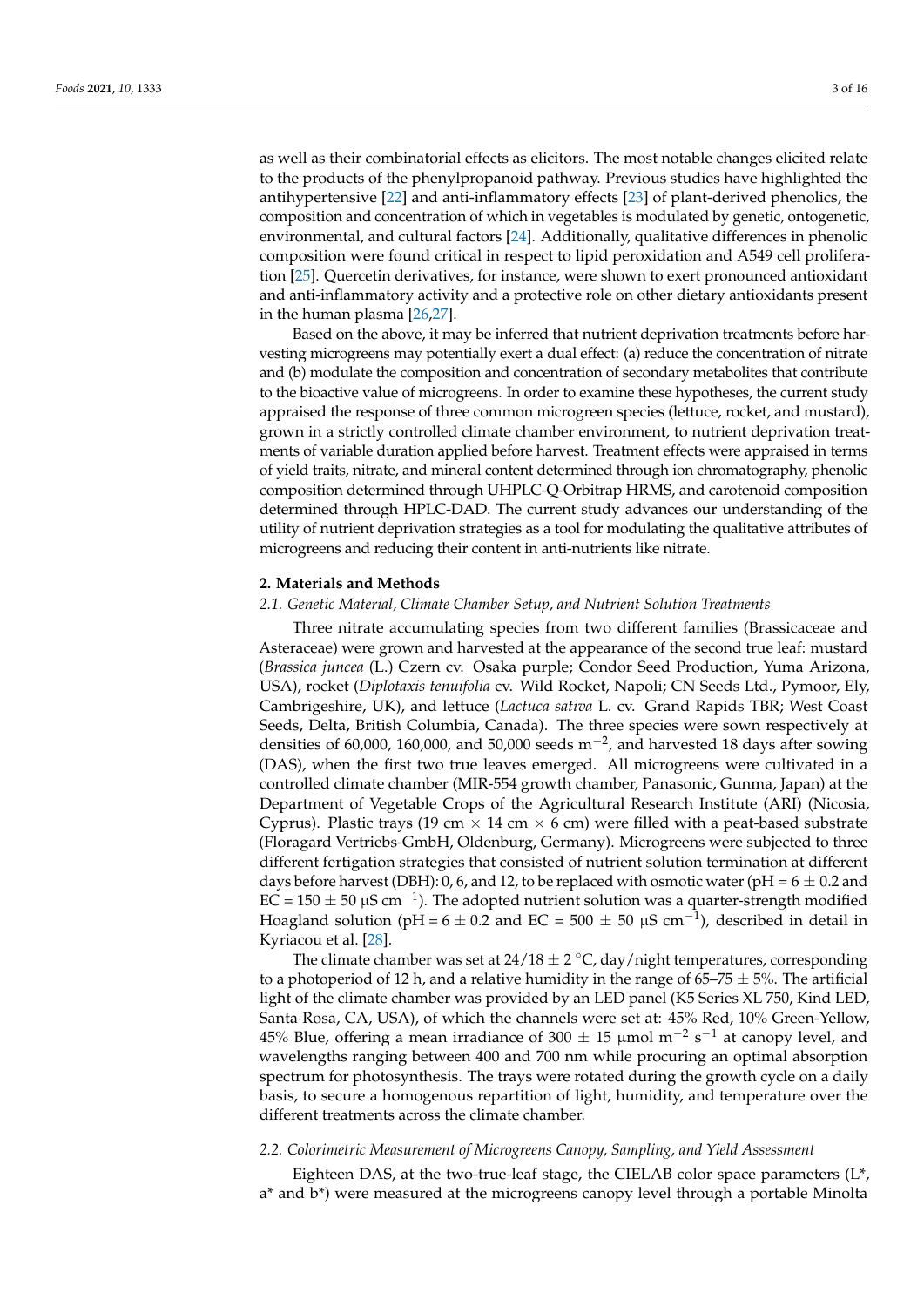Chroma meter (CR-400, Minolta Co. Ltd., Osaka, Japan), then the hue angle  $(h^{\circ})$  and chroma  $(C^*)$  were calculated. Each tray/replicate received eight measurements across its entire surface. Immediately after, all microgreens were harvested contemporarily by means of scissors by cutting the entire seedlings at substrate level; fresh weight was immediately assessed and expressed as kg fresh weight m−<sup>2</sup> . A sub-sample of each replicate was dried at 65  $\degree$ C in a forced-air oven until reaching constant dry weight, which was used to calculate the dry matter (DM) percentage. This oven-dried subsample was ground and used for macro-minerals analysis, whereas the remaining part of each sample was stored at −80 ◦C and lyophilized prior to phytochemical analyses.

## *2.3. Analysis of Nitrate and Macro-Minerals by Ion Chromatography*

The oven-dried material of microgreens was used to determine the content of nitrate and macro-minerals following a previously described methodology [\[29\]](#page-14-12). In brief, 250 mg of the desiccated microgreen tissue per sample were extracted in 50 mL of ultrapure water and immersed in a water bath (ShakeTemp SW 22, Julabo, Seelbach, Germany) for 10 min at 80  $\degree$ C and constant shaking. Subsequently, the extracts were centrifuged and the supernatant was collected and stored in vials for chromatographic analysis using an ion chromatography system (ICS-3000, Dionex, Sunnyvale, CA, USA) coupled to an electrical conductivity detector. Nitrate and macro-minerals (phosphorus [P], potassium [K], calcium [Ca], magnesium [Mg], and sulfur [S]) content was determined on a dry weight basis (mg g<sup>-1</sup>) and then converted to mg kg<sup>-1</sup> fresh weight, based on the corresponding DM content.

## *2.4. Analysis of Carotenoids by HPLC-DAD*

Carotenoids were extracted from lyophilized microgreen samples, separated, and quantified as previously described by Kyriacou et al. [\[28\]](#page-14-11) on an Agilent HPLC system (Agilent Technologies, Santa Clara, CA, USA) furnished with a 1200 Series quaternary pump and a 1260 Diode Array Detector Separation. Separation was accomplished with a Gemini C18 (Phenomenex, Torrance, CA, USA) reverse phase column (250 mm  $\times$  4.6 mm, 5 µm). Quantification using β-carotene and lutein commercial standards was performed on calibration curves established at six concentrations from 5 to 100  $\mu$ g mL<sup>-1</sup> and expressed in mg kg<sup>-1</sup> DW.

# *2.5. Analysis of Polyphenols by UHPLC-Q-Orbitrap HRMS*

Polyphenols were extracted from lyophilized micro-greens with methanol/water  $(60:40, v/v)$  and analyzed according to the method detailed in Kyriacou et al. [\[17\]](#page-14-0). Analysis was performed using a UHPLC system (Dionex UltiMate 3000, Thermo Fisher Scientific, Waltham, MA, USA) coupled to a Q-Exactive Orbitrap mass spectrometer (UHPLC, Thermo Fischer Sci-entific, Waltham, MA, USA). Polyphenols were separated using a Luna Omega PS 1.6  $\mu$ m (50 mm  $\times$  2.1 mm, Phenomenex) column. Identification and quantification of compounds was accomplished using a Q-Exactive Orbitrap mass spectrometer (UHPLC, Thermo Fischer Scientific, Waltham, MA, USA) operated in fast negative/positive ion switching mode (Thermo Scientific, Bremen, Germany). Data analysis and processing were performed using software Xcalibur v. 3.0.63 (Xcalibur, Thermo Fisher Scientific, Waltham, MA, USA). Phenolic compounds were identified and quantified against calibration curves of available standards and expressed in  $\mu$ g g<sup>-1</sup> DW. For standards that were not available, identification MS/MS experiments were employed.

## *2.6. Experimental Design and Statistical Analysis*

A completely randomized experimental design was applied. Treatments were replicated three times with each replicate corresponding to a single tray of microgreens. Twoway analysis of variance (ANOVA) with species and nutrient deprivation as the main factors was performed using JMP statistical package (SAS Institute, Inc., Cary, NC, USA). Means were compared and separated according to the Tukey–Kramer HSD test.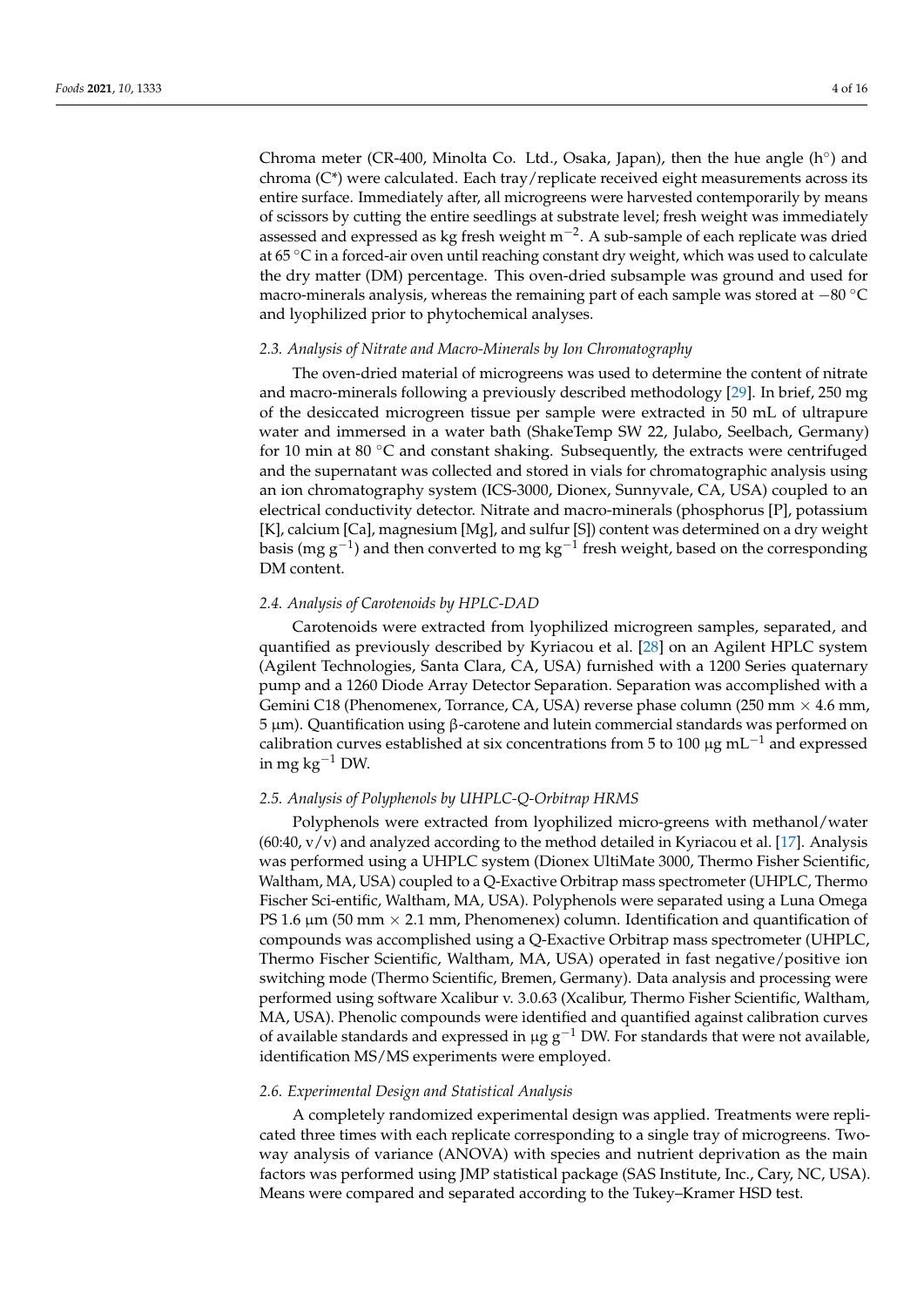## **3. Results**

# *3.1. Yield Characteristics*

Fresh yield was significantly affected by both species and DBH treatment, but variability was greater in response to species than it was between different DBH treatments (Table [1\)](#page-4-0). The fresh yield of the highest yielding species (mustard) was 85.9% higher than that of the lowest yielding species (rocket). Fresh yield demonstrated a near-linear incremental decrease in response to DBH treatment duration. Increasing DBH from zero to six or from six to 12 days resulted in 5.6% and 11.8% decrease in fresh yield, respectively. Yield in terms of dry weight was significantly affected only by species, however a limited response to DBH was observed for rocket, the dry weight of which increased after 6-DBH and 12-DBH treatments. Dry matter content differed significantly between species with rocket demonstrating overall the highest DM and lettuce the lowest. Rocket was also the species most responsive to DBH with DM increasing with each DBH increment, whereas mustard incurred an increase in DM only at 12 DBH and lettuce no significant change in response to DBH.

|                | Fresh Weight    |              |                    | <b>DM</b>    |                 |             |
|----------------|-----------------|--------------|--------------------|--------------|-----------------|-------------|
|                | $(kg m^{-2})$   |              | $(g m^{-2})$       |              | (%)             |             |
| <b>Species</b> | $***$           |              | $***$              |              | $***$           |             |
| <b>DBH</b>     | ***             |              | n.s.               |              | $***$           |             |
| Species*DBH    | n.s.            |              | $***$              |              | $***$           |             |
| Lettuce        | $2.35 \pm 0.06$ | b            | $106.25 \pm 1.39$  | b            | $4.53 \pm 0.08$ | C           |
| Mustard        | $2.68 \pm 0.07$ | a            | $162.18 \pm 1.38$  | a            | $6.08 \pm 0.13$ | b           |
| Rocket         | $1.44 \pm 0.05$ | $\mathbf{C}$ | $100.71 \pm 2.27$  | $\mathsf{C}$ | $7.09 \pm 0.4$  | a           |
| 0              | $2.33 \pm 0.2$  | a            | $122.28 \pm 11.11$ |              | $5.31 \pm 0.27$ | c           |
| 6              | $2.2 \pm 0.18$  | b            | $124.03 \pm 9.67$  |              | $5.76 \pm 0.34$ | $\mathbf b$ |
| 12             | $1.94 \pm 0.18$ | $\mathbf{C}$ | $122.83 \pm 9$     |              | $6.63 \pm 0.55$ | a           |
| Lettuce, 0     | $2.53 \pm 0.04$ |              | $108.74 + 0.91$    | b            | $4.3 \pm 0.04$  | d           |
| Lettuce, 6     | $2.38 \pm 0.01$ |              | $107.4 \pm 1.29$   | b            | $4.51 \pm 0.04$ | d           |
| Lettuce, 12    | $2.14 \pm 0.06$ |              | $102.6 \pm 3.23$   | b            | $4.79 \pm 0.07$ | d           |
| Mustard, 0     | $2.89 \pm 0.03$ |              | $165.62 \pm 2.04$  | a            | $5.73 \pm 0.12$ | C           |
| Mustard, 6     | $2.72 \pm 0.03$ |              | $162.52 \pm 1.2$   | a            | $5.98 \pm 0.02$ | C           |
| Mustard, 12    | $2.43 \pm 0.03$ |              | $158.4 \pm 1.99$   | a            | $6.52 \pm 0.11$ | b           |
| Rocket, 0      | $1.57 \pm 0.05$ |              | $92.47 \pm 0.36$   | C            | $5.91 \pm 0.21$ | C           |
| Rocket, 6      | $1.5 \pm 0.02$  |              | $102.17 \pm 1.38$  | b            | $6.81 \pm 0.01$ | b           |
| Rocket, 12     | $1.26 \pm 0.03$ |              | $107.49 \pm 1.42$  | b            | $8.57 \pm 0.11$ | a           |

<span id="page-4-0"></span>**Table 1.** Yield attributes of three microgreen species (lettuce, mustard, and rocket) in response to nutrient deprivation treatment (DBH) applied for 6 or 12 days before harvest. All data are expressed as mean  $\pm$  standard error,  $n = 3$ .

n.s., \*\*\* Nonsignificant or significant at *p* ≤ 0.001, respectively. Different letters within each column indicate significant differences according to Tukey–Kramer HSD test  $(p = 0.05)$ . DM: dry matter percentage.

## *3.2. Canopy Colorimetry*

Genotype had a significant effect on all colorimetric attributes of the microgreen canopy determined in the CIELAB color space (Table [2\)](#page-5-0). Nutrient deprivation treatments however did not have a horizontal effect on all colorimetric attributes. DBH treatments affected only the variables defining color intensity ( $a^*$ ,  $b^*$  and chroma-C\*) whereas their effect on the lightness (L\*) and the quality of microgreens color denoted by hue angle (h°) was non-significant, with the exception of mustard that incurred a significant reduction in L\* after 12-DBH treatment. Lettuce microgreens had the brightest canopy and mustard the darkest. Mustard microgreens had the lowest intensity of green and yellow color, expressed as the lowest negative values of color component a\* and the lowest positive values of color component b\*. However, the lowest overall color intensity (chroma) was demonstrated by rocket and the highest by lettuce. With respect to the DBH treatments, the most intensely green colored canopy was obtained from the control (zero DBH), which however did not differ significantly from the 6-DBH treatment. The 6-DBH and 12-DBH treatments also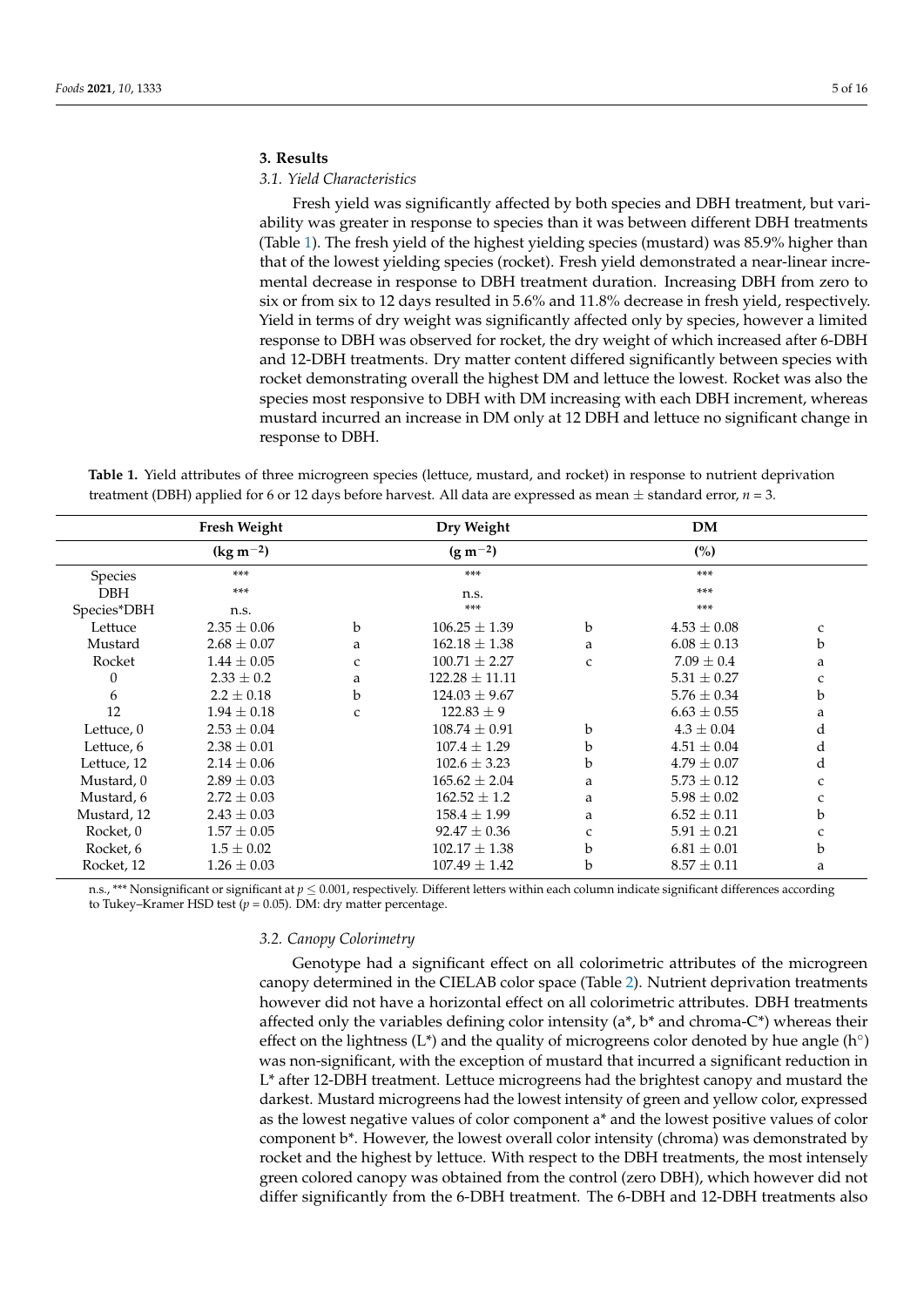did not differ significantly, despite a trend in nominal values for declining greenness as the DBH increased from six to twelve days. The overall color intensity of microgreens (Chroma) did not change with nutrient deprivation for mustard and rocket but decreased significantly in lettuce when DBH was extended to 12 days.

<span id="page-5-0"></span>**Table 2.** Canopy colorimetric attributes of three microgreen species (lettuce, mustard, rocket) in response to nutrient deprivation treatment (DBH) applied for 6 or 12 days before harvest. All data are expressed as mean  $\pm$  standard error,  $n = 3$ .

|              | $L^*$            | $a^*$        |                  |             | $b*$             | Chroma               |                  | <b>HUE</b>   |                   |             |
|--------------|------------------|--------------|------------------|-------------|------------------|----------------------|------------------|--------------|-------------------|-------------|
|              | $(0-100)$        |              | $(-60/160)$      |             | $(-60/160)$      | $\sqrt{(a^2 + b^2)}$ |                  | $(0-360)$ °  |                   |             |
| Species      | ***              |              | ***              |             | ***              |                      | ***              |              | ***               |             |
| <b>DBH</b>   | n.s.             |              | **               |             | **               |                      | **               |              | n.s.              |             |
| Species*DBH  | **               |              | n.s.             |             | n.s.             |                      | ×.               |              | n.s.              |             |
| Lettuce      | $45.29 \pm 1.76$ | a            | $-8.59 \pm 0.24$ | $\mathbf b$ | $28.73 \pm 0.74$ | a                    | $29.99 \pm 0.78$ | a            | $106.65 \pm 0.18$ | $\mathbf b$ |
| Mustard      | $31.88 \pm 1.15$ | $\mathsf{C}$ | $-6.15 \pm 0.26$ | a           | $21.96 \pm 0.42$ | $\mathsf{C}$         | $22.81 \pm 0.46$ | b            | $105.6 \pm 0.46$  | $\mathbf b$ |
| Rocket       | $37.9 \pm 0.63$  | b            | $-8.42 \pm 0.1$  | b           | $24.46 \pm 0.36$ | b                    | $13.5 \pm 0.15$  | $\mathsf{C}$ | $109.03 \pm 0.29$ | a           |
| $\mathbf{0}$ | $38.47 \pm 3.18$ |              | $-8.15 \pm 0.47$ | b           | $26.02 \pm 1.3$  | a                    | $23.16 \pm 2.73$ | a            | $107.42 \pm 0.73$ |             |
| 6            | $39.17 \pm 1.91$ |              | $-7.78 \pm 0.37$ | ab          | $25.19 \pm 0.98$ | ab                   | $22.24 \pm 2.4$  | a            | $107.16 \pm 0.54$ |             |
| 12           | $37.44 \pm 1.47$ |              | $-7.23 \pm 0.43$ | a           | $23.95 \pm 0.94$ | b                    | $20.9 \pm 2.1$   | b            | $106.7 \pm 0.5$   |             |
| Lettuce, 0   | $50.17 \pm 0.39$ | a            | $-9.29 \pm 0.07$ |             | $30.91 \pm 0.21$ |                      | $32.28 \pm 0.22$ | a            | $106.73 \pm 0.1$  |             |
| Lettuce, 6   | $45.2 \pm 2.09$  | ab           | $-8.52 \pm 0.31$ |             | $28.78 \pm 0.24$ |                      | $30.01 \pm 0.28$ | ab           | $106.48 \pm 0.52$ |             |
| Lettuce, 12  | $40.5 \pm 3.05$  | bc           | $-7.96 \pm 0.37$ |             | $26.51 \pm 1.3$  |                      | $27.68 \pm 1.34$ | $\mathbf b$  | $106.73 \pm 0.32$ |             |
| Mustard, 0   | $28.66 \pm 0.7$  | d            | $-6.5 \pm 0.72$  |             | $22.82 \pm 0.58$ |                      | $23.74 \pm 0.72$ | $\mathsf{C}$ | $105.84 \pm 1.4$  |             |
| Mustard, 6   | $33.6 \pm 2.33$  | cd           | $-6.35 \pm 0.1$  |             | $22.29 \pm 0.64$ |                      | $23.17 \pm 0.63$ | $\mathsf{C}$ | $105.91 \pm 0.38$ |             |
| Mustard, 12  | $33.39 \pm 1.44$ | cd           | $-5.59 \pm 0.28$ |             | $20.78 \pm 0.49$ |                      | $21.52 \pm 0.53$ | $\mathsf{C}$ | $105.05 \pm 0.47$ |             |
| Rocket, 0    | $36.56 \pm 1.52$ | cd           | $-8.67 \pm 0.13$ |             | $24.32 \pm 1.16$ |                      | $13.47 \pm 0.47$ | d            | $109.68 \pm 0.58$ |             |
| Rocket, 6    | $38.71 \pm 0.32$ | bc           | $-8.48 \pm 0.17$ |             | $24.52 \pm 0.3$  |                      | $13.53 \pm 0.11$ | d            | $109.1 \pm 0.46$  |             |
| Rocket, 12   | $38.44 \pm 1.01$ | bc           | $-8.12 \pm 0.06$ |             | $24.55 \pm 0.38$ |                      | $13.49 \pm 0.16$ | d            | $108.32 \pm 0.16$ |             |

n.s., \*, \*\*, \*\*\* Nonsignificant or significant at *p* ≤ 0.05, 0.01, and 0.001, respectively. Different letters within each column indicate significant differences according to Tukey–Kramer HSD test (*p* = 0.05).

# *3.3. Nitrate and Mineral Content*

The nitrate content of microgreens was significantly affected by both genotype and DBH treatment; moreover, a significant genotype–DBH interaction was observed (Table [3\)](#page-6-0). Mean nitrate content in rocket microgreens (1111  $\pm$  342 µg g<sup>-1</sup>) was near threefold that of lettuce and mustard. Significant reduction in nitrate levels was observed with the DBH treatments. Across genotypes, mean nitrate content was reduced to 36.3% and 13.5% of the control after six and twelve days of DBH treatment, respectively. However, a variable response to DBH treatments was observed in the three studied genotypes, with rocket demonstrating the highest proportional reduction in nitrate content at both the six (−72.9%) and twelve-day treatments (−90.3%). Lettuce microgreens on the other hand, incurred a significant decrease in nitrate levels only after twelve days of DBH whereas mustard microgreens incurred a significant reduction after six days of DBH but no further reduction at twelve days. Phosphorus and potassium content varied with genotype significantly with highest P and lowest K found in mustard, as opposed to lettuce microgreens that combined the lowest levels of P and the highest levels of K. Both P and K declined with DBH treatment, although significant reduction in P was observed after six and twelve days of DBH whereas significant K reduction was demonstrated only after twelve days of DBH. Reduction in P content after six days of DBH was however practically limited as it accounted for only 14.6% of the control levels (zero DBH). Divalent cations Ca and Mg varied in concentration significantly between genotypes but their response to DBH treatments was non-significant. Finally, S content was overall highest in mustard and lowest in lettuce microgreens and declined with increasing DBH treatment duration. A significant genotype–DBH interaction was observed as lettuce incurred significant reduction in S content after 12 days of DBH treatment as opposed to the microgreens of the brassicaceous species mustard and rocket that incurred significant reduction after six days of DBH.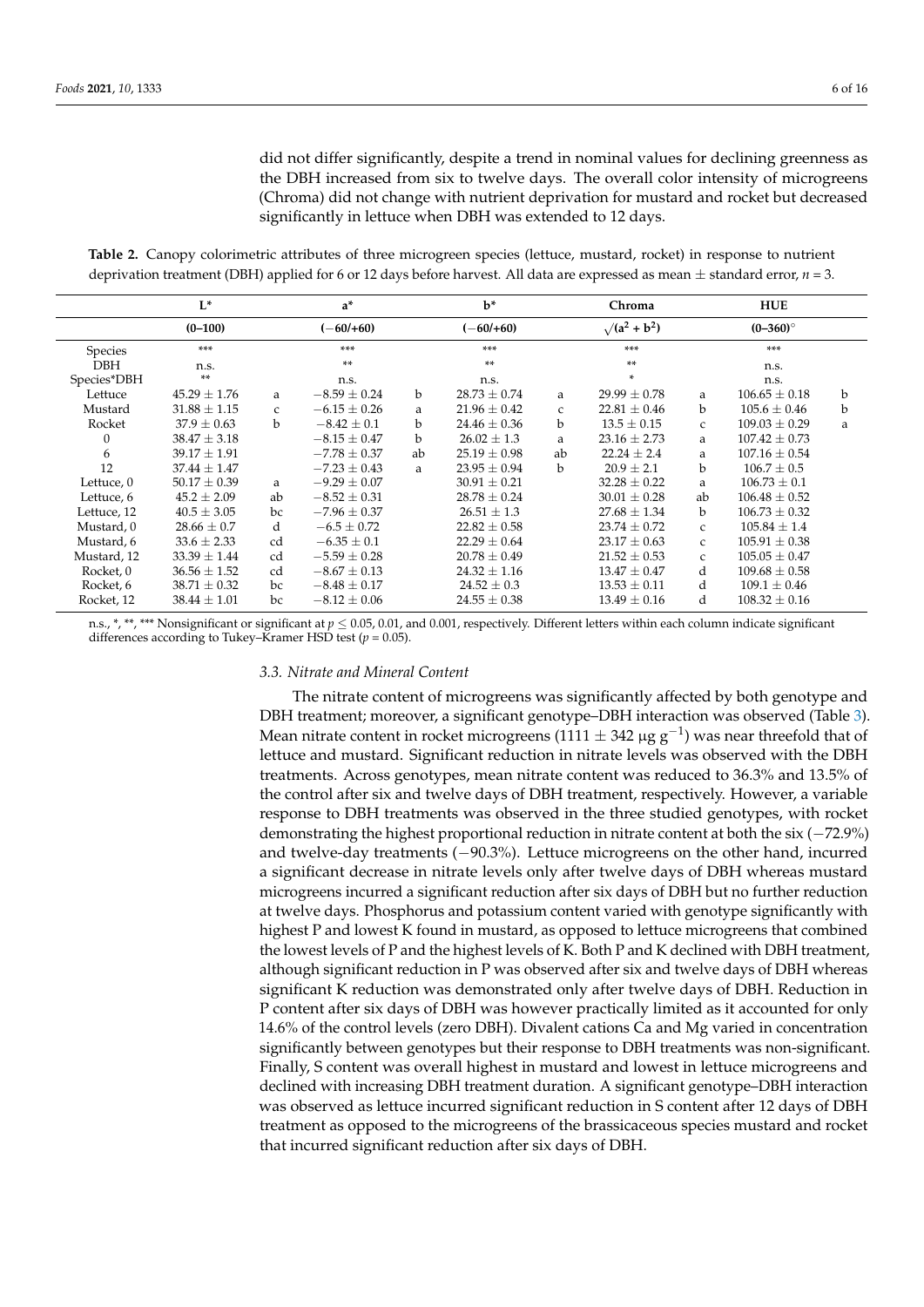| <b>Source of Variance</b> | Nitrate<br>$(mg kg-1 FW)$ |               | $(mg g^{-1} DW)$                | $(mg g^{-1} DW)$ |                       |    | Ca<br>$(mg g^{-1} DW)$ |               | Mg<br>$(mg g^{-1} DW)$ |              | $(mg g^{-1} DW)$ |     |  |
|---------------------------|---------------------------|---------------|---------------------------------|------------------|-----------------------|----|------------------------|---------------|------------------------|--------------|------------------|-----|--|
| Species                   | ***                       | ***           |                                 |                  | ***                   |    | ***                    |               | ***                    |              | ***              |     |  |
| <b>DBH</b>                | $***$                     | $***$         |                                 |                  | ***                   |    | n.s.                   |               | n.s.                   |              | ***              |     |  |
| Species*DBH               | $***$                     | n.s.          |                                 |                  | n.s.                  |    |                        |               |                        |              | ***              |     |  |
| Lettuce                   | $313.36 \pm 53.52$        | b.            | $3.55 \pm 0.13$<br>$\mathsf{C}$ |                  | $97.68 \pm 1.11$      | a  |                        | $\mathcal{C}$ | $7.75 \pm 0.13$        | b            | $3.01 \pm 0.16$  |     |  |
| Mustard                   | $386.81 \pm 82.58$        | b.            | $4.97 \pm 0.14$                 | a                | $69.57 \pm 1.47$      |    | $21.32 \pm 0.46$       | a             | $9.90 \pm 0.20$        |              | $4.39 \pm 0.37$  |     |  |
| Rocket                    | $1111.22 \pm 341.57$      | a             | $4.34 \pm 0.21$                 | b                | $77.78 \pm 1.11$      | b. | $19.26 \pm 0.33$       | b             | $7.91 \pm 0.18$        | b            | $4.08 \pm 0.45$  |     |  |
|                           | $1208.73 \pm 313.05$      | a             | $4.86 \pm 0.23$                 | a                | $84.35 \pm 4.34$      | a  | $18.48 \pm 0.85$       |               | $8.35 \pm 0.28$        |              | $4.99 \pm 0.38$  |     |  |
|                           | $439.25 \pm 56.77$        | b.            | $4.15 \pm 0.19$<br>$\mathbf b$  |                  | $82.2 \pm 4.21$       |    | $18.42 \pm 1.00$       |               | $8.43 \pm 0.38$        |              | $3.66 \pm 0.17$  |     |  |
| 12                        | $163.40 \pm 19.30$        | $\mathcal{C}$ | $3.86 \pm 0.22$<br>$\mathsf{C}$ |                  | $78.47 \pm 4.26$<br>b |    | $18.34 \pm 1.28$       |               | $8.79 \pm 0.46$        |              | $2.84 \pm 0.14$  |     |  |
| Lettuce, 0                | $502.98 \pm 9.23$         | bcd           | $3.99 \pm 0.06$                 |                  | $101.24 \pm 1.54$     |    | $15.22 \pm 0.48$       | d             | $7.99 \pm 0.02$        |              | $3.48 \pm 0.05$  | bcd |  |
| Lettuce, 6                | $300.83 \pm 17.81$        | de            | $3.54 \pm 0.06$                 |                  | $97.41 \pm 0.69$      |    | $14.69 \pm 0.40$       | d             | $7.76 \pm 0.32$        | $\epsilon$   | $3.13 \pm 0.06$  | cde |  |
| Lettuce, 12               | $136.27 \pm 15.18$        | e             | $3.12 \pm 0.09$                 |                  | $94.39 \pm 0.5$       |    | $14.07 \pm 1.03$       | d             | $7.52 \pm 0.19$        |              | $2.42 \pm 0.04$  | e   |  |
| Mustard, 0                | $686.13 \pm 18.91$        | b             | $5.45 \pm 0.14$                 |                  | $74.19 \pm 1.17$      |    | $20.15 \pm 0.63$       | abc           | $9.38 \pm 0.29$        | ab           | $5.72 \pm 0.09$  |     |  |
| Mustard, 6                | $356.09 \pm 8.58$         | cde           | $4.84 \pm 0.15$                 |                  | $68.7 \pm 1.97$       |    | $21.21 \pm 0.65$       | ab            | $9.84 \pm 0.18$        | a            | $4.17 \pm 0.25$  |     |  |
| Mustard, 12               | $118.2 \pm 7.44$          | e             | $4.63 \pm 0.08$                 |                  | $65.81 \pm 1.64$      |    | $22.59 \pm 0.41$       | a             | $10.49 \pm 0.21$       | <sub>a</sub> | $3.28 \pm 0.16$  | cd  |  |
| Rocket, 0                 | $2437.09 \pm 188.52$      | a             | $5.14 \pm 0.18$                 |                  | $77.63 \pm 2.29$      |    | $20.06 \pm 0.37$       |               | $7.68 \pm 0.18$        | $\epsilon$   | $5.76 \pm 0.22$  |     |  |
| Rocket, 6                 | $660.84 \pm 26.44$        | bc            | $4.07 \pm 0.05$                 |                  | $80.5 \pm 0.67$       |    | $19.36 \pm 0.30$       | bc            | $7.69 \pm 0.34$        |              | $3.67 \pm 0.15$  | bc  |  |
| Rocket, 12                | $235.74 \pm 13.41$        | de            | $3.82 \pm 0.12$                 |                  | $75.21 \pm 1.49$      |    | $18.35 \pm 0.55$       | C             | $8.35 \pm 0.27$        | bc           | $2.81 \pm 0.14$  | de  |  |

Table 3. Nitrate and mineral content of three microgreen species (lettuce, mustard, and rocket) in response to nutrient deprivation treatment (DBH) applied for 6 or 12 days before harvest. All data are expressed as mean  $\pm$  standard error,  $n = 3$ .

<span id="page-6-0"></span>n.s., \*, \*\*\* Nonsignificant or significant at  $p \le 0.05$  and 0.001, respectively. Different letters within each column indicate significant differences according to Tukey–Kramer HSD test ( $p = 0.05$ ).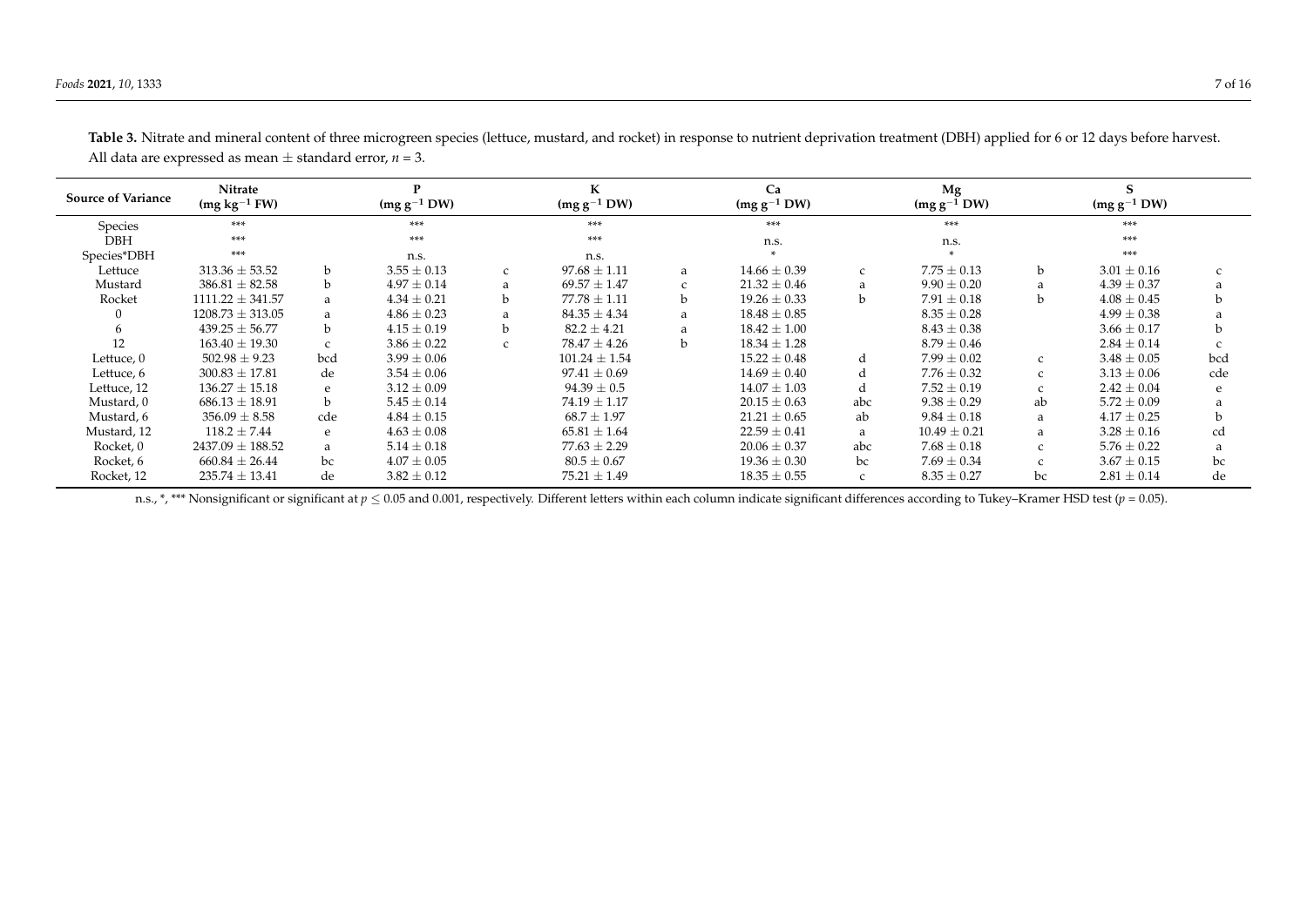## *3.4. Carotenoid Content*

Lutein and β-carotene were the principal carotenoid components quantified in the three species of microgreens examined (Table [4\)](#page-7-0). Cruciferous microgreens attained higher lutein content than lettuce microgreens, whereas β-carotene was lower in mustard than lettuce and rocket microgreens. Total carotenoids were most abundant in rocket and least abundant in lettuce microgreens. Both carotenoid molecules and total carotenoids were subject to species  $\times$  DBH interaction. Lutein content in lettuce was non-responsive to DBH treatment, as opposed to mustard, wherein it increased after 12 days of DBH treatment, and rocket, wherein it decreased after 12 days of DBH treatment. A pronounced change in β-carotene content was observed only in rocket microgreens with declining content as DBH treatment increased. The total carotenoids content of lettuce microgreens was unaffected by DBH treatment whereas that of mustard microgreens declined significantly in response to 6-DBH but did not differ between the control and 12-DBH. Rocket microgreens, on the other hand, demonstrated the greatest response to nutrient deprivation, with 6-DBH and 12-DBH reducing the total carotenoids content by 13.0% and 27.3%, respectively.

<span id="page-7-0"></span>**Table 4.** Carotenoid content of three microgreen species (lettuce, mustard, and rocket) in response to nutrient deprivation treatment (DBH) applied for 6 or 12 days before harvest. All data are expressed as mean  $\pm$  standard error,  $n = 3$ .

| Source of<br>Variance | Lutein<br>$(mg kg-1 DW)$ |             | $\beta$ -Carotene<br>$(mg kg-1 DW)$ |              |                    |               |
|-----------------------|--------------------------|-------------|-------------------------------------|--------------|--------------------|---------------|
| <b>Species</b>        | $***$                    |             | $***$                               |              | $***$              |               |
| <b>DBH</b>            | n.s.                     |             | $***$                               |              | $***$              |               |
| Species*DBH           | $***$                    |             | $***$                               |              | $***$              |               |
| Lettuce               | $303.05 \pm 3.51$        | $\mathbf b$ | $442.48 \pm 5.31$                   | a            | $745.53 \pm 7.28$  | b             |
| Mustard               | $395.71 \pm 20.31$       | a           | $263.24 \pm 16.94$                  | b            | $658.96 \pm 34.23$ | C             |
| Rocket                | $405.62 \pm 21.98$       | a           | $458.42 \pm 38$                     | a            | $864.04 \pm 57.8$  | a             |
| 0                     | $381.7 \pm 24.42$        |             | $447.93 \pm 41.59$                  | a            | $829.63 \pm 54.6$  | a             |
| 6                     | $354.42 + 20.89$         |             | $363.7 + 41.95$                     | b            | $718.12 + 53.95$   | b             |
| 12                    | $368.26 \pm 25.09$       |             | $352.51 \pm 22.94$                  | b            | $720.77 \pm 17.68$ | b             |
| Lettuce, 0            | $303.11 \pm 4.34$        | d           | $459.55 \pm 6.08$                   | b            | $762.66 \pm 4.24$  | $\mathbf{C}$  |
| Lettuce, 6            | $297.85 \pm 5.69$        | d           | $426.91 \pm 2.65$                   | b            | $724.76 \pm 8.09$  | cd            |
| Lettuce, 12           | $308.19 \pm 8.37$        | d           | $440.97 \pm 5.17$                   | b            | $749.16 + 13.54$   | $\mathcal{C}$ |
| Mustard, 0            | $390.56 \pm 12.81$       | bc          | $299.86 \pm 13.31$                  | $\mathsf{C}$ | $690.42 \pm 5.48$  | cd            |
| Mustard, 6            | $330.65 \pm 4.28$        | cd          | $197.74 \pm 3.97$                   | d            | $528.39 \pm 3.38$  | e             |
| Mustard, 12           | $465.93 \pm 13.21$       | a           | $292.13 \pm 4$                      | $\mathsf{C}$ | $758.06 \pm 9.39$  | C             |
| Rocket, 0             | $451.44 \pm 37.62$       | ab          | $584.38 \pm 14.09$                  | a            | $1035.82 \pm 50.3$ | a             |
| Rocket, 6             | $434.75 \pm 8.69$        | ab          | $466.45 \pm 6.79$                   | b            | $901.2 \pm 8.06$   | b             |
| Rocket, 12            | $330.67 \pm 5.13$        | cd          | $324.42 \pm 11.95$                  | C            | $655.1 \pm 15.06$  | d             |

n.s., \*\*\* Nonsignificant or significant at  $p < 0.001$ , respectively. Different letters within each column indicate significant differences according to Tukey–Kramer HSD test  $(p = 0.05)$ .

# *3.5. Phenolic Composition*

Eighteen polyphenols were identified and quantified by UHPLC-Q-Orbitrap HRMS in the three microgreen species subjected to nutrient deprivation treatments before harvest (Table [5\)](#page-8-0).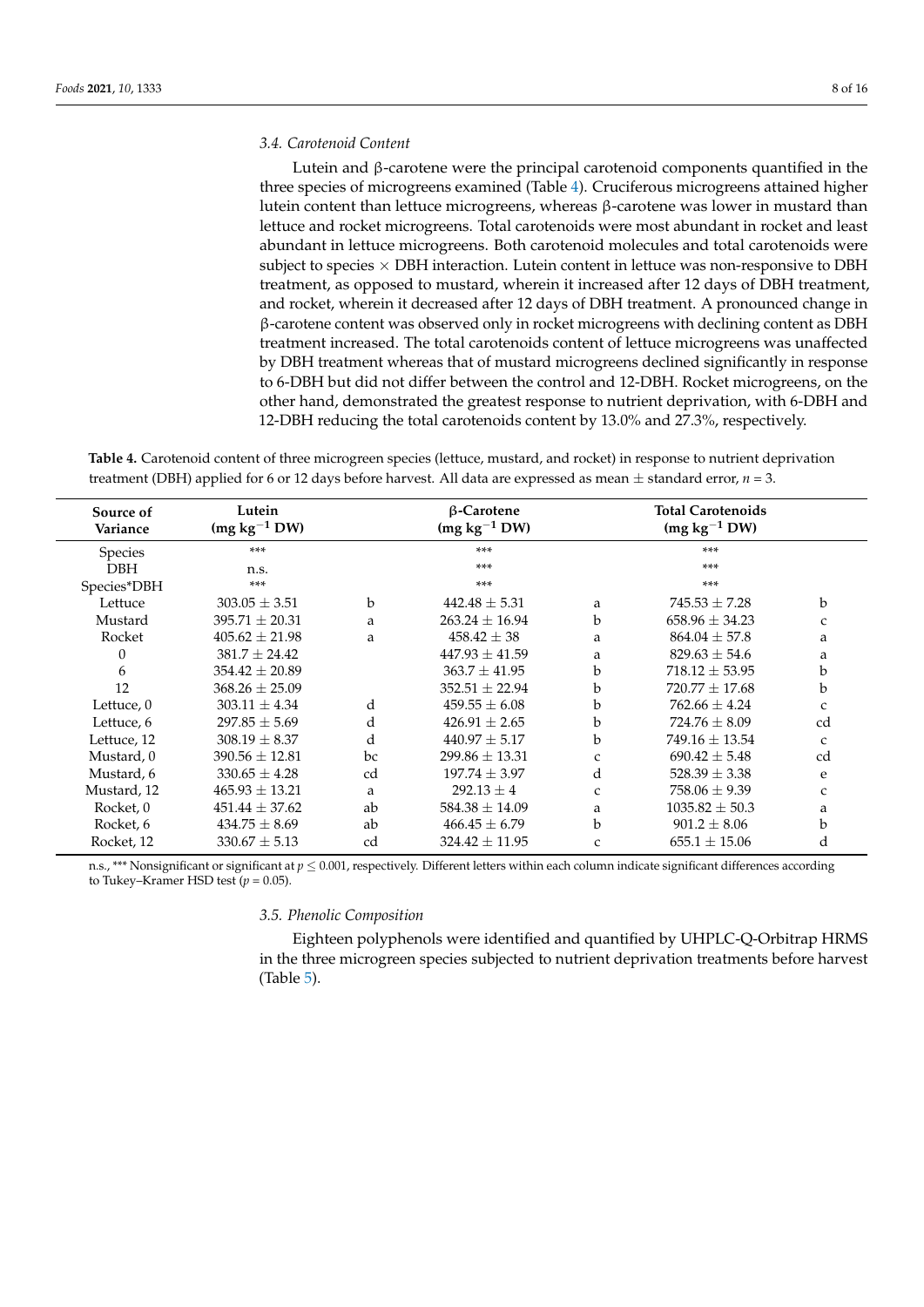|                                                                                                                                                                                                 | <b>Flavonol Glycosides</b>                                                                                                                                                                                                                                                                                                     |  |                                                                                                                                                                                                                                                                                                                   |                                                      |                                                                                                                                                                                                                                                                        |                                                                                      |                                                                                                                                                                                                                                                                                                                        |              |                                                                                                                                                                                                                                                                                                                                        |                                   |                                                                                                                                                                                                                                                                                                                                                                  |                                                                                                                                                                                                                                                                                        |                                                          |                                                                                                                                                                                                                                                                                                                           |                          |                                                                                                                                                                                                                                                                                                                                 |                   |                                                                                                                                                                                                                                                                                                 |                        |                                                                                                                                                                                                                                                                                                                                  |                |                                                                                                                                                                                                                                                                                                                                                    |                                                                                                                                                                                                                                                                                                                                                               |  |  |
|-------------------------------------------------------------------------------------------------------------------------------------------------------------------------------------------------|--------------------------------------------------------------------------------------------------------------------------------------------------------------------------------------------------------------------------------------------------------------------------------------------------------------------------------|--|-------------------------------------------------------------------------------------------------------------------------------------------------------------------------------------------------------------------------------------------------------------------------------------------------------------------|------------------------------------------------------|------------------------------------------------------------------------------------------------------------------------------------------------------------------------------------------------------------------------------------------------------------------------|--------------------------------------------------------------------------------------|------------------------------------------------------------------------------------------------------------------------------------------------------------------------------------------------------------------------------------------------------------------------------------------------------------------------|--------------|----------------------------------------------------------------------------------------------------------------------------------------------------------------------------------------------------------------------------------------------------------------------------------------------------------------------------------------|-----------------------------------|------------------------------------------------------------------------------------------------------------------------------------------------------------------------------------------------------------------------------------------------------------------------------------------------------------------------------------------------------------------|----------------------------------------------------------------------------------------------------------------------------------------------------------------------------------------------------------------------------------------------------------------------------------------|----------------------------------------------------------|---------------------------------------------------------------------------------------------------------------------------------------------------------------------------------------------------------------------------------------------------------------------------------------------------------------------------|--------------------------|---------------------------------------------------------------------------------------------------------------------------------------------------------------------------------------------------------------------------------------------------------------------------------------------------------------------------------|-------------------|-------------------------------------------------------------------------------------------------------------------------------------------------------------------------------------------------------------------------------------------------------------------------------------------------|------------------------|----------------------------------------------------------------------------------------------------------------------------------------------------------------------------------------------------------------------------------------------------------------------------------------------------------------------------------|----------------|----------------------------------------------------------------------------------------------------------------------------------------------------------------------------------------------------------------------------------------------------------------------------------------------------------------------------------------------------|---------------------------------------------------------------------------------------------------------------------------------------------------------------------------------------------------------------------------------------------------------------------------------------------------------------------------------------------------------------|--|--|
| Source of<br>Variance                                                                                                                                                                           | Kaempferol-3-<br>Hydroxyferuloyl<br>Sophorotrioside-<br>7-Glucoside                                                                                                                                                                                                                                                            |  | Ouercetin-3-<br>Sophoroside-7-<br><b>Glucoside</b>                                                                                                                                                                                                                                                                |                                                      | Kaempferol-3-<br>Glucoside                                                                                                                                                                                                                                             |                                                                                      | Kaempferol<br>3-Diglucoside                                                                                                                                                                                                                                                                                            |              | Kaempferol-3-<br>Sinapoyl-<br>Sophoroside-7-<br><b>Glucoside</b>                                                                                                                                                                                                                                                                       |                                   | Kaempferol-3-<br>Sinapoyl-<br>Sophorotrioside-<br>7-Glucoside                                                                                                                                                                                                                                                                                                    | Ouercetin-3-<br>Sinapoyl<br>Triglucoside                                                                                                                                                                                                                                               |                                                          | Ouercetin-3-O-<br>Rutinoside<br>(Rutin)                                                                                                                                                                                                                                                                                   |                          | Ouercetin-3-<br>Glucoside                                                                                                                                                                                                                                                                                                       |                   | Coumaroyl<br>Diglucoside                                                                                                                                                                                                                                                                        |                        | Isorhamnetin-3-<br>Gentiobioside                                                                                                                                                                                                                                                                                                 |                | <b>Total Flavonol</b><br>Glycosides                                                                                                                                                                                                                                                                                                                |                                                                                                                                                                                                                                                                                                                                                               |  |  |
|                                                                                                                                                                                                 | $(\mu g g^{-1} DW)$                                                                                                                                                                                                                                                                                                            |  | $(\mu g g^{-1} D W)$                                                                                                                                                                                                                                                                                              |                                                      | $(\mu g g - 1)$ DW)                                                                                                                                                                                                                                                    |                                                                                      | $(\mu g g^{-1} DW)$                                                                                                                                                                                                                                                                                                    |              | $(\mu g g^{-1} DW)$                                                                                                                                                                                                                                                                                                                    |                                   | $(\mu g g^{-1} DW)$                                                                                                                                                                                                                                                                                                                                              | $(\mu g g^{-1} DW)$                                                                                                                                                                                                                                                                    |                                                          | $(\mu g g^{-1} DW)$                                                                                                                                                                                                                                                                                                       |                          | $(\mu g g^{-1} DW)$                                                                                                                                                                                                                                                                                                             |                   | $(\mu g g^{-1} DW)$                                                                                                                                                                                                                                                                             |                        | $(\mu g g^{-1} DW)$                                                                                                                                                                                                                                                                                                              |                | $(\mu g g^{-1} DW)$                                                                                                                                                                                                                                                                                                                                |                                                                                                                                                                                                                                                                                                                                                               |  |  |
| Species<br>DBH<br>Species*DBH<br>Lettuce<br>Mustard<br>Rocket<br>12<br>Lettuce, 0<br>Lettuce, 6<br>Lettuce, 12<br>Mustard, 0<br>Mustard.<br>Mustard, 12<br>Rocket. 0<br>Rocket, 6<br>Rocket, 12 | ***<br>n.s.<br>n.s.<br>n.d.<br>$46.3 \pm 0.78$<br>$0.19 \pm 0.02$<br>$22.86 \pm 10.17$<br>$22.91 \pm 10.15$<br>$23.96 \pm 10.66$<br>n.d<br>n.d.<br>n.d.<br>$45.58 \pm 1.04$<br>$45.56 \pm 1.59$<br>$47.76 \pm 1.45$<br>$0.14 \pm 0.02$<br>$0.26 \pm 0.03$<br>$0.16 \pm 0.02$                                                   |  | ***<br>n.s.<br>***<br>n.d.<br>$10.53 \pm 0.56$<br>$13.8 \pm 0.56$<br>$12.4 \pm 1.59$<br>$12.27 \pm 0.47$<br>$11.83 \pm 0.55$<br>n.d.<br>n.d.<br>n.d.<br>$8.88 \pm 0.56$<br>$11.78 \pm 0.85$<br>$10.92 \pm 0.69$<br>$15.91 \pm 0.14$<br>$12.75 \pm 0.35$<br>$12.74 \pm 0.48$                                       | $\mathbf{a}$<br>c<br>$\mathbf{h}$<br>bc<br>$\lambda$ | ***<br>n.s.<br>n.s.<br>$5.58 \pm 0.13$<br>$1 \pm 0.09$<br>n.d.<br>$3.28 \pm 1.03$<br>$3.21 \pm 0.98$<br>$3.39 \pm 1.09$<br>$5.57 \pm 0.24$<br>$5.37 \pm 0.18$<br>$5.81 \pm 0.24$<br>$1 \pm 0.14$<br>$1.06 \pm 0.25$<br>$0.96 \pm 0.07$<br>n.d<br>n.d<br>n.d.           | $\lambda$<br>a<br>$\lambda$<br>$\lambda$                                             | ***<br>n.s.<br>222<br>$11.15 \pm 0.67$<br>$18.57 \pm 0.39$<br>$6.91 \pm 0.36$<br>$12.01 \pm 1.92$<br>$12.14 \pm 1.6$<br>$12.48 \pm 1.78$<br>$9.83 \pm 0.66$<br>$9.99 \pm 0.09$<br>$13.63 \pm 0.31$<br>$19.4 \pm 0.64$<br>$18.36 \pm 0.88$<br>$17.95 \pm 0.34$<br>$6.81 \pm 0.44$<br>$8.07 \pm 0.19$<br>$5.87 \pm 0.36$ | сd           | 地中<br>n.s.<br>n.d<br>$78.46 \pm 1.03$<br>$0.65 \pm 0.05$<br>$38.86 \pm 17.07$<br>$41.16 \pm 18.09$<br>$38.64 \pm 17.07$<br>n.d<br>n.d<br>n.d<br>$77.01 \pm 1.14$<br>$81.57 \pm 1.93$<br>$76.8 \pm 0.62$<br>$0.71 \pm 0.05$<br>$0.75 \pm 0.09$<br>$0.48 \pm 0.01$                                                                       | $\mathbf{h}$<br>$\mathbf{a}$<br>a | n.s.<br>n.d.<br>$79.96 \pm 1.85$<br>n.d.<br>$74.7 \pm 1.84$<br>$80.04 \pm 2.13$<br>$85.13 \pm 2.39$<br>n.d.<br>n.d.<br>n.d.<br>$74.7 \pm 1.84$<br>$80.04 \pm 2.13$<br>$85.13 \pm 2.39$<br>n.d.<br>n.d.<br>n.d.                                                                                                                                                   | ***<br>***<br>***<br>n.d.<br>$105.1 \pm 8.74$<br>$321.21 \pm 17.24$<br>$216.18 \pm 64.46$<br>$237.86 \pm 50.43$<br>$185.42 \pm 30.43$<br>n.d<br>n.d.<br>n.d.<br>$72.35 \pm 6.17$<br>$125.37 \pm 7.24$<br>$117.57 \pm 2.67$<br>$360 \pm 7.26$<br>$350.36 \pm 2.98$<br>$253.26 \pm 4.53$ |                                                          | ***<br>n.s.<br>***<br>$16.23 \pm 0.89$<br>$24.03 \pm 0.47$<br>$13.67 \pm 0.85$<br>$17.86 \pm 1.97$<br>$18 \pm 1.29$<br>$18.08 \pm 1.86$<br>$14.52 \pm 0.61$<br>$14.5 \pm 0.18$<br>$19.67 \pm 0.42$<br>$25.57 \pm 0.72$<br>$22.97 \pm 0.56$<br>$23.56 \pm 0.12$<br>$13.5 \pm 0.95$<br>$16.52 \pm 0.24$<br>$10.99 \pm 0.31$ | $\mathbf{a}$<br>de<br>de | <b>HAY</b><br><b>HAY</b><br>$124.7 \pm 10.36$<br>$0.55 \pm 0.08$<br>$3.04 \pm 0.21$<br>$29.91 \pm 14.36$<br>$44.88 \pm 21.44$<br>$53.5 \pm 25.78$<br>$87.16 \pm 4.15$<br>$130.42 \pm 5.21$<br>$156.52 \pm 3.93$<br>$0.3 \pm 0.01$<br>$0.77 \pm 0.13$<br>$0.57 \pm 0.07$<br>$2.28 \pm 0.09$<br>$3.44 \pm 0.12$<br>$3.4 \pm 0.23$ |                   | ***<br>$0.63 \pm 0.06$<br>$1.54 \pm 0.06$<br>$1.69 \pm 0.14$<br>$1.08 \pm 0.13$<br>$1.2 \pm 0.19$<br>$1.58 \pm 0.21$<br>$0.59 \pm 0.02$<br>$0.48 \pm 0.12$<br>$0.81 \pm 0.08$<br>$1.32 \pm 0.06$<br>$1.59 \pm 0.03$<br>$1.72 \pm 0.07$<br>$1.34 \pm 0.07$<br>$1.53 \pm 0.13$<br>$2.21 \pm 0.07$ | h<br>$\mathbf{b}$<br>h | <b>With</b><br>n.s.<br>n.d.<br>$25.64 \pm 1.97$<br>$8.76 \pm 0.41$<br>$15.67 \pm 3.57$<br>$21 \pm 5.11$<br>$14.92 \pm 3.04$<br>n.d.<br>n.d.<br>n.d.<br>$23.57 \pm 1.05$<br>$31.83 \pm 3.64$<br>$21.51 \pm 1.63$<br>$7.77 \pm 0.49$<br>$10.17 \pm 0.29$<br>$8.33 \pm 0.37$                                                        |                | ***<br>***<br>***<br>$158.29 \pm 11.56$<br>$391.68 \pm 11.54$<br>$369.92 \pm 18.33$<br>$291.93 \pm 44.52$<br>$328.51 \pm 42.17$<br>$299.45 \pm 30.08$<br>$117.66 \pm 2.93$<br>$160.77 \pm 5.01$<br>$196.44 \pm 3.64$<br>$349.68 \pm 8.18$<br>$420.9 \pm 11.28$<br>$404.47 \pm 3.49$<br>$408.46 \pm 8.09$<br>$403.85 \pm 2.99$<br>$297.45 \pm 3.37$ |                                                                                                                                                                                                                                                                                                                                                               |  |  |
|                                                                                                                                                                                                 |                                                                                                                                                                                                                                                                                                                                |  |                                                                                                                                                                                                                                                                                                                   |                                                      | Hydroxycinnamic acids and derivatives                                                                                                                                                                                                                                  |                                                                                      |                                                                                                                                                                                                                                                                                                                        |              |                                                                                                                                                                                                                                                                                                                                        |                                   |                                                                                                                                                                                                                                                                                                                                                                  |                                                                                                                                                                                                                                                                                        |                                                          |                                                                                                                                                                                                                                                                                                                           |                          |                                                                                                                                                                                                                                                                                                                                 |                   | Flavone glycosides                                                                                                                                                                                                                                                                              |                        |                                                                                                                                                                                                                                                                                                                                  |                |                                                                                                                                                                                                                                                                                                                                                    |                                                                                                                                                                                                                                                                                                                                                               |  |  |
| Source of                                                                                                                                                                                       | Synapoyl-<br>hexose                                                                                                                                                                                                                                                                                                            |  | Ferulic acid                                                                                                                                                                                                                                                                                                      |                                                      | Trisinapoyl-<br>gentiobiose                                                                                                                                                                                                                                            |                                                                                      | Disinapoyl-<br>gentiobiose                                                                                                                                                                                                                                                                                             |              | Caffeoyl quinic                                                                                                                                                                                                                                                                                                                        |                                   | Total hydroxycinnamic acids and<br>derivatives                                                                                                                                                                                                                                                                                                                   |                                                                                                                                                                                                                                                                                        | Luteolin-7-O-<br>Apigenin-7-O-<br>glucoside<br>glucoside |                                                                                                                                                                                                                                                                                                                           |                          |                                                                                                                                                                                                                                                                                                                                 |                   | <b>Total flavone</b><br>glycosides                                                                                                                                                                                                                                                              |                        | <b>Total polyphenols</b>                                                                                                                                                                                                                                                                                                         |                |                                                                                                                                                                                                                                                                                                                                                    |                                                                                                                                                                                                                                                                                                                                                               |  |  |
| variance                                                                                                                                                                                        | $(\mu g g - 1 DW)$                                                                                                                                                                                                                                                                                                             |  | $(\mu$ g g $-1$ DW)                                                                                                                                                                                                                                                                                               |                                                      | $(\mu$ g g $-1$ DW)                                                                                                                                                                                                                                                    |                                                                                      | $(\mu$ g g $-1$ DW)                                                                                                                                                                                                                                                                                                    |              | $(\mu g g - 1 DW)$                                                                                                                                                                                                                                                                                                                     |                                   | $(\mu g g - 1)$ DW)                                                                                                                                                                                                                                                                                                                                              |                                                                                                                                                                                                                                                                                        |                                                          | $(\mu g g - 1 DW)$                                                                                                                                                                                                                                                                                                        |                          | $(\mu$ gg-1DW)                                                                                                                                                                                                                                                                                                                  | $(\mu g g - 1DW)$ | $(\mu$ gg-1 DW)                                                                                                                                                                                                                                                                                 |                        |                                                                                                                                                                                                                                                                                                                                  |                |                                                                                                                                                                                                                                                                                                                                                    |                                                                                                                                                                                                                                                                                                                                                               |  |  |
| Species<br>DBH<br>Species*DBH<br>Lettuce<br>Mustard<br>Rocket<br>Lettuce,0<br>Lettuce,6<br>Lettuce,12<br>Mustard.0<br>Mustard,6<br>Mustard.12<br>Rocket.0<br>Rocket,6<br>Rocket.12              | ***<br>***<br>***<br>$5.35 \pm 0.33$<br>$96.86 \pm 2.29$<br>$557.84 \pm 31.16$<br>$252.42 \pm 103.5$<br>$220.44 \pm 85.49$<br>$187.19 \pm 67.9$<br>$4.3 \pm 0.19$<br>$5.5 \pm 0.43$<br>$6.24 \pm 0.19$<br>$90.0 \pm 2$<br>$97.7 \pm 2.84$<br>$102.9 \pm 2.96$<br>$662.97 \pm 17.56$<br>$558.13 \pm 5.98$<br>$452.42 \pm 14.93$ |  | ***<br>***<br>***<br>$2.5 \pm 0.19$<br>$55.25 \pm 2.81$<br>$2.46 \pm 0.12$<br>$23.2 \pm 10.14$<br>$20.62 \pm 9.08$<br>$16.4 \pm 7.2$<br>$3.11 \pm 0.05$<br>$2.53 \pm 0.1$<br>$1.87 \pm 0.16$<br>$63.75 \pm 0.89$<br>$56.87 \pm 1.79$<br>$45.13 \pm 1.53$<br>$2.75 \pm 0.15$<br>$2.45 \pm 0.19$<br>$2.18 \pm 0.14$ |                                                      | ***<br>222<br>***<br>n.d<br>$23.37 \pm 0.41$<br>$43.18 \pm 3.71$<br>$38.5 \pm 7.16$<br>$33.8 \pm 5.06$<br>$27.53 \pm 1.8$<br>n.d<br>n.d<br>n.d<br>$22.74 \pm 0.42$<br>$22.66 \pm 0.67$<br>$24.72 \pm 0.24$<br>$54.27 \pm 2.79$<br>$44.93 \pm 1.97$<br>$30.34 \pm 2.86$ | $\mathbf{h}$<br>$\lambda$<br>$\lambda$<br>$\lambda$<br>$\mathbf{c}$<br>$\mathcal{C}$ | ***<br>n.s.<br>n.s.<br>n.d<br>$51.01 \pm 1.16$<br>$75.62 \pm 1.75$<br>$63.91 \pm 6.16$<br>$61.49 \pm 4.72$<br>$64.54 \pm 6.34$<br>n.d<br>n.d<br>n.d<br>$50.53 \pm 3.11$<br>$51.42 \pm 1.8$<br>$51.07 \pm 1.71$<br>$77.28 \pm 1.03$<br>$71.57 \pm 2.55$<br>$78 \pm 4.08$                                                | $\mathbf{a}$ | ***<br>***<br>***<br>$1055.3 \pm 31.9$<br>$0.48 \pm 0.04$<br>$1.69 \pm 0.37$<br>$316.55 \pm 158.08$<br>$384.14 \pm 191.87$<br>$356.79 \pm 177.63$<br>$948.58 \pm 16.38$<br>$1150.67 \pm 32.89$<br>$1066.65 \pm 26.1$<br>$0.39 \pm 0.03$<br>$0.45 \pm 0.03$<br>$0.61 \pm 0.01$<br>$0.67 \pm 0.03$<br>$1.29 \pm 0.09$<br>$3.09 \pm 0.21$ |                                   | 444<br><b>MW</b><br>222<br>$1063.15 \pm 32.13$<br>$226.98 \pm 2.06$<br>$680.78 \pm 34.68$<br>$660.44 \pm 110.91$<br>$688.72 \pm 134.57$<br>$621.75 \pm 123.91$<br>$955.99 \pm 16.23$<br>$1158.69 \pm 32.69$<br>$1074.77 \pm 26.16$<br>$227.41 \pm 4.03$<br>$229.1 \pm 4.26$<br>$224.43 \pm 3.28$<br>$797.94 \pm 20.9$<br>$678.37 \pm 9.58$<br>$566.03 \pm 21.35$ |                                                                                                                                                                                                                                                                                        |                                                          |                                                                                                                                                                                                                                                                                                                           |                          | ***<br>n.s.<br>n.s.<br>n.d.<br>$30.97 \pm 1.92$<br>$2.32 \pm 0.17$<br>$18.35 \pm 7.54$<br>$14.68 \pm 5.83$<br>$16.89 \pm 6.31$<br>n.d.<br>n.d.<br>n.d.<br>$34.78 \pm 3.77$<br>$27.34 \pm 3.13$<br>$30.78 \pm 2.5$<br>$1.93 \pm 0.03$<br>$2.03 \pm 0.04$<br>$2.99 \pm 0.09$                                                      |                   | 222<br>n.s.<br>n.s.<br>$16.51 \pm 0.36$<br>$65.87 \pm 5.01$<br>n.d.<br>$42.32 \pm 11.58$<br>$39.56 \pm 12.58$<br>$41.7 \pm 11.53$<br>$16.46 \pm 0.69$<br>$15.93 \pm 0.51$<br>$17.13 \pm 0.71$<br>$68.17 \pm 1.19$<br>$63.18 \pm 15.26$<br>$66.26 \pm 7.81$<br>n.d.<br>n.d.<br>n.d.              |                        | ***<br>n.s.<br>n.s.<br>$16.51 \pm 0.36$<br>$96.84 \pm 5.63$<br>$2.32 \pm 0.17$<br>$40.45 \pm 15.83$<br>$36.16 \pm 14.56$<br>$39.06 \pm 14.75$<br>$16.46 \pm 0.69$<br>$15.93 \pm 0.51$<br>$17.13 \pm 0.71$<br>$102.95 \pm 4.96$<br>$90.51 \pm 16.67$<br>$97.04 \pm 6.29$<br>$1.93 \pm 0.03$<br>$2.03 \pm 0.04$<br>$2.99 \pm 0.09$ | $\overline{a}$ |                                                                                                                                                                                                                                                                                                                                                    | ***<br>***<br>***<br>$1237.95 \pm 39.5$<br>$715.5 \pm 10.83$<br>$1053.02 \pm 50.89$<br>$992.83 \pm 80.41$<br>$1053.38 \pm 86.86$<br>$960.26 \pm 85.1$<br>$1090.12 \pm 14.6$<br>$1335.39 \pm 32.59$<br>$1288.34 \pm 22.52$<br>$680.04 \pm 8.94$<br>$740.51 \pm 14.47$<br>$725.95 \pm 11.04$<br>$1208.32 \pm 20.66$<br>$1084.25 \pm 9.16$<br>$866.48 \pm 24.81$ |  |  |

Table 5. Phenolic composition of three microgreen species (lettuce, mustard, and rocket) in response to nutrient deprivation treatment (DBH) applied for 6 or 12 days before harvest. All data are expressed as mean  $\pm$  standard error,  $n = 3$ .

<span id="page-8-0"></span>n.s., \*, \*\*\* Nonsignificant or significant at  $p \le 0.05$ , 0.01, and 0.001, respectively. Different letters within each column indicate significant differences according to Tukey-Kramer HSD test ( $p = 0.05$ ).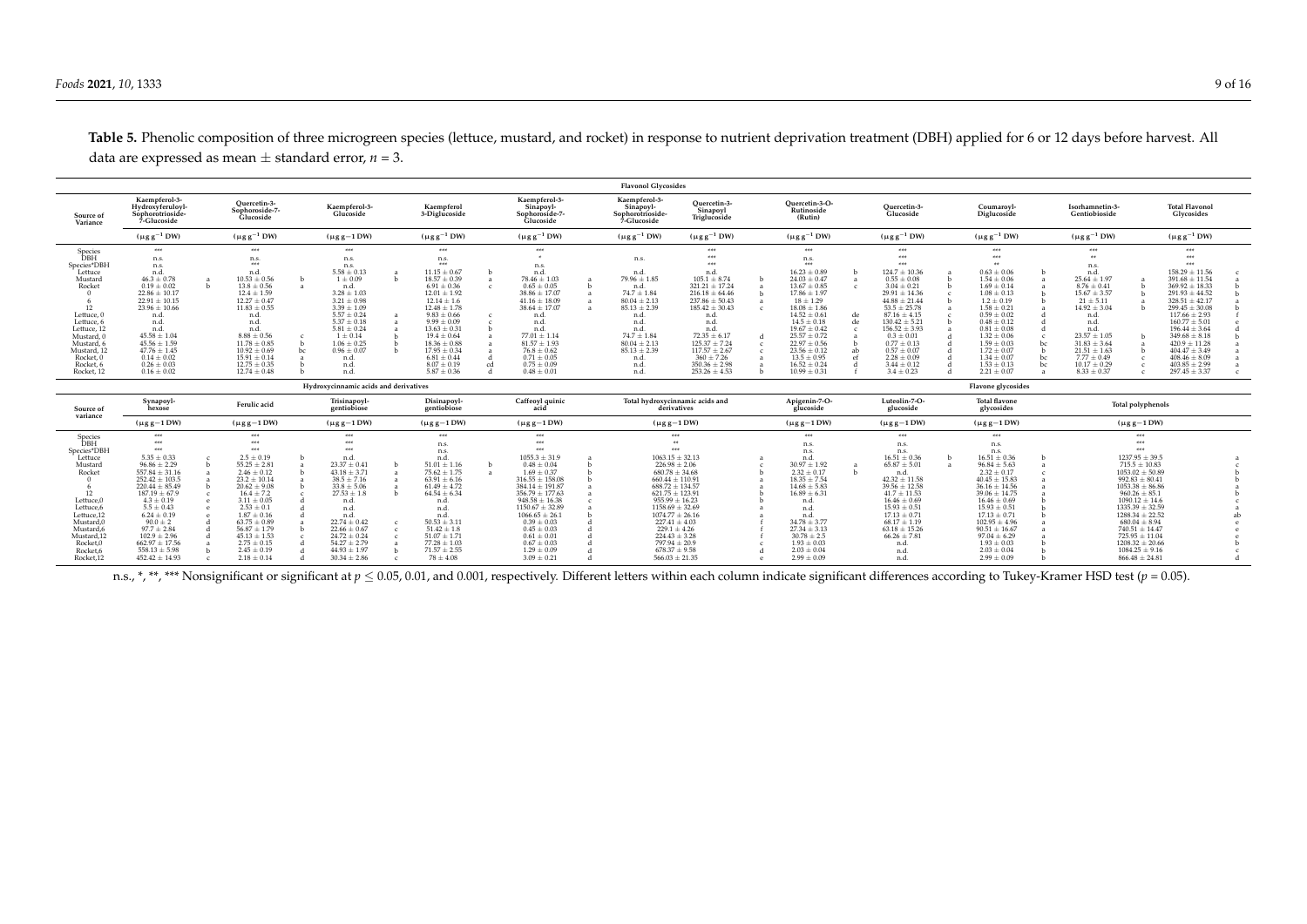As a proportion of their total phenolic content, the phenolic composition of the three species comprised mainly flavonol glycosides (12.18–54.7%), hydroxycinnamic acids and their derivatives (31.7–85.9%), and flavone glycosides (0.2–13.5%). Phenolic acids were most concentrated in lettuce microgreens and least concentrated in mustard microgreens. Conversely, mustard microgreens were most abundant in flavonol and flavone glycosides. Total phenolic content ranged 715.5–1238.0 µg  $g^{-1}$  DW across species, being highest in lettuce and lowest in mustard microgreens, whereas a more limited range was encountered between DBH treatments (960.3–1053.4 µg  $g^{-1}$  DW). Variation in the phenolic components quantified and in the total phenolic content was determined principally by species and only moderately by the DBH treatments. The relative abundance of individual phenolic components varied widely among species. The most pronounced species differentiation was observed for caffeoyl quinic acid, which was at minimal levels (0.48–1.69  $\mu$ g g<sup>-1</sup> DW) in brassicaceous microgreens and at maximal levels (1055.3  $\mu$ g g<sup>-1</sup> DW) in lettuce microgreens, while similar variation was observed for quercetin-3-glucoside. Conversely, quercetin-3-sinapoyl triglucoside and synapoyl-hexose were found at their highest concentration in rocket microgreens and moderately concentrated in mustard microgreens but were, respectively, non-detectible and at minimal levels in lettuce microgreens.

The phenolic components affected by DBH treatments, as well as the total phenolic content of microgreens, also incurred significant species  $\times$  DBH interaction that reflects a species-dependent response pattern to DBH treatments. (Table [5\)](#page-8-0). Prominent examples of this interaction were as follows: caffeoyl quinic acid and quercetin-3-glucoside that climaxed after 6-DBH and 12-DBH treatments, respectively, in lettuce but remained unaltered in the rest species, ferulic acid that declined progressively with DBH duration in mustard but was unaltered in the rest species, and synapoyl-hexose that declined progressively with DBH duration in rocket but was unaltered in the rest of the species. An interaction was also observed with respect to quercetin-3-sinapoyl triglucoside that declined with DBH treatment in rocket, increased in mustard, and remained unaltered in lettuce. Interaction was also manifested in respect to the total phenolic content, which declined with DBH treatment in rocket, increased in lettuce and remained unaltered in mustard microgreens.

# **4. Discussion**

# *4.1. Yield Characteristics*

The lower yielding capacity of rocket microgreens presently demonstrated in comparison to lettuce and mustard microgreens, confirms similar findings from previous studies on the sensitivity of this species to nutrient deprivation [\[6,](#page-13-4)[30\]](#page-14-13). Variable reduction in fresh yield when grown under complete deprivation of nutrient supplementation (i.e., irrigated only with distilled water), compared to the fertigated control, was demonstrated with microgreens of different brassicaceous species in the study of El Nakhel et al. [\[6\]](#page-13-4); wherein yield reduction ranged from 7.9% in cabbage to 47.4% in rocket. Analogous species-dependent yield reduction was also reported for different *Brassica* microgreens in response to variable nutrient solution strength [\[5\]](#page-13-2). In the present study however, nutrient deprivation limited to 6-DBH and 12-DBH did not interact with species for microgreens yield, which responded inversely to the extension of treatment duration similarly in all species. El Nakhel et al. [\[6\]](#page-13-4) also reported a species  $\times$  fertigation interaction for DM, ranging from no change in cabbage microgreens incurring to 9.8% and 26.8% increase in the DM of Brussel sprouts and rocket microgreens, respectively. The current study demonstrated similar interaction for DM ranging from no change in lettuce microgreens to 29.4% increase in rocket microgreens, underscoring the higher responsiveness of rocket microgreens to nutrient deprivation.

The present results indicate that microgreens fresh yield was dictated primarily by genotype. The deprivation of nitrogen and mineral supply before harvest had a detrimental effect on fresh yield, however the application of a brief six-day DBH treatment was demonstrated to have a moderate impact, which minimizes economic loss when applied. Moreover, the efficacy of applying brief DBH treatments to increase the DM content of microgreens is promising as a method of potentially enhancing their sensory and phyto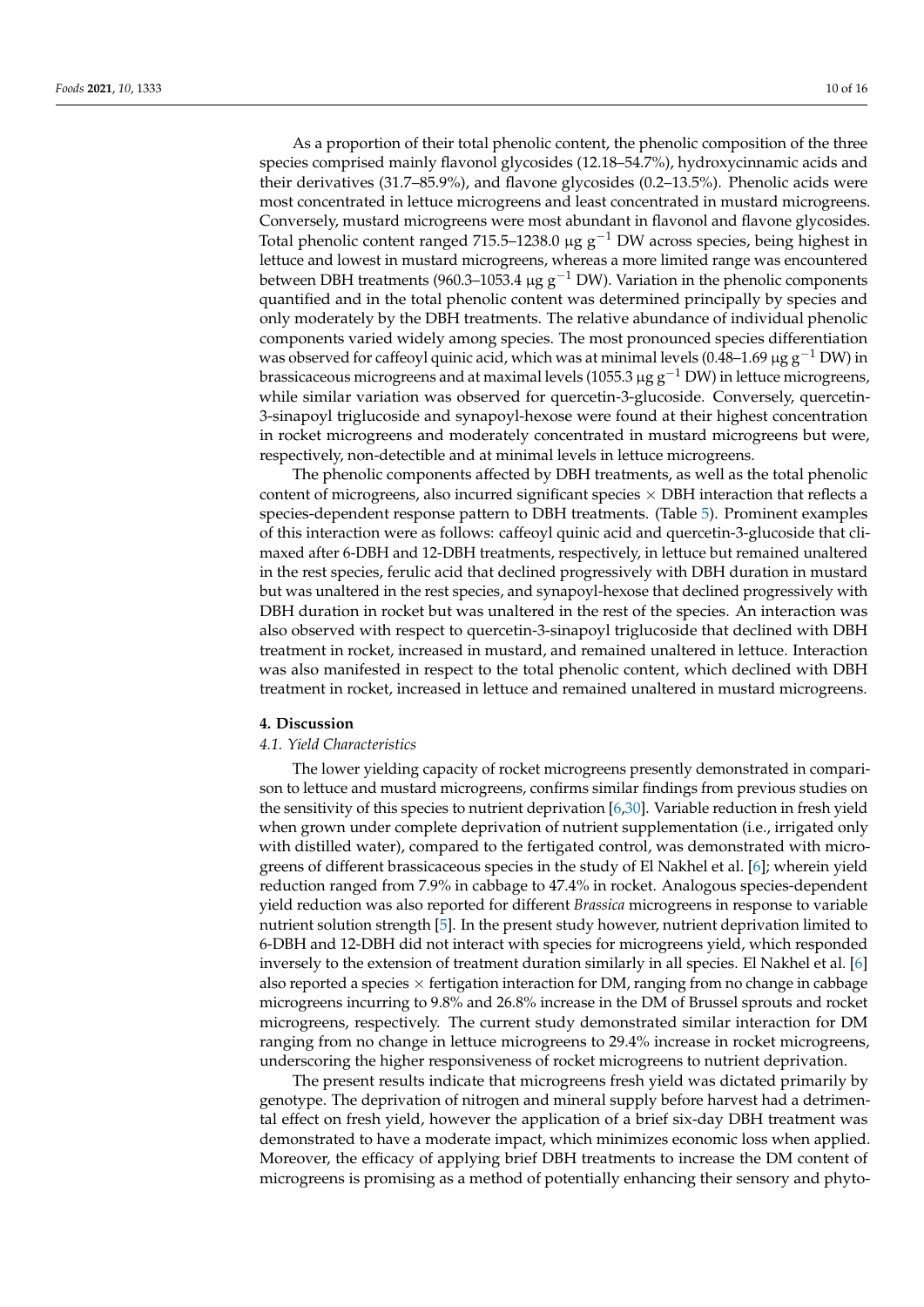chemical profile [\[31\]](#page-14-14). The genotype-dependent response for DM presently demonstrated warrants however further research into the nature of this interaction before commercial production is targeted on responsive species.

## *4.2. Canopy Colorimetry*

Colorimetric attributes of horticultural products arguably constitute indirect measurements of quality, particularly organoleptic quality and, to an extent, phytochemical content [\[32\]](#page-14-15). Visual quality is a fundamental constituent of the current regulatory context that defines crop-specific quality standards for horticultural products; moreover, consumers have been increasingly conditioned in perceiving visual traits as being indicative of sensory and functional quality [\[33\]](#page-14-16). The perceived quality of microgreens is strongly related to color since they have been established as garnishes in high gastronomy [\[1\]](#page-13-0). From the current study, it may be inferred that genotype is the main determinant of microgreens' basic color attributes, especially lightness (or darkness) and hue. Notwithstanding their brief growth cycle, nutrient deprivation might potentially undermine color development in microgreens. In terms of overall color intensity (chroma), the current study shows that this effect is not consistent across genotypes, and its severity depends on DBH duration, having been manifested only in lettuce subjected to 12-DBH nutrient deprivation. Similarly, El Nakhel et al. [\[6\]](#page-13-4) reported the absence of fertigation effect on microgreens  $L^*$  and hue color attributes, and a species  $\times$  fertigation interaction for chroma with Brussels sprouts and cabbage microgreens incurring non-significant changes as opposed to rocket that declined in chroma by 17.7% when fertigation was replaced by distilled water. In the current study however, loss of greenness (decreasing negative a\* values) was registered in all species after 12-DBH nutrient deprivation. It may be inferred therefore that brief nutrient deprivation treatments (<6 days) can be applied without impacting microgreens' color intensity and the commercial value of the product.

## *4.3. Nitrate and Mineral Content*

The chief source of nitrate in the human diet is the consumption of vegetables, particularly leafy greens, of which rocket, lettuce, and spinach combine conduciveness to nitrate accumulation with high consumption, thus their maximum nitrate content is stipulated in the European Commission Regulation No 1882/2006 [\[14\]](#page-13-12) (EC, 2006). Although nitrate in itself constitutes a relatively low health hazard, its reaction products and metabolites (nitrite, nitric oxide, and N-nitroso compounds) have been implicated in certain types of oncogenesis and the methemoglobinemia syndrome [\[12\]](#page-13-10). Microgreens are generally consumed in limited quantity but nonetheless classify as leafy greens that contribute to the human diet in various forms, from garnishes to smoothies, and their most common genotypes derive from the Brassicaceae, which includes known nitrate hyperaccumulators such as rocket [\[1](#page-13-0)[,16\]](#page-13-14). Moreover, certain wild genotypes (e.g., small burnet (*Sanguisorba minor*), wild mustard (*Sinapis arvensis*), and common dandelion (*Taraxacum officinale*)) that comprise a repository of interest for the growing microgreens industry, have in previous studies demonstrated nitrate hyper-accumulating capacity with concentrations ranging from 2834 to 7129 mg kg<sup>-1</sup> [\[18\]](#page-14-1).

In the current study, rocket microgreens attained threefold higher nitrate concentration than lettuce and mustard. The latter two attained similar nitrate content as previously found in coriander, kohlrabi, pak choi, basil, beet, and rapini microgreens sustained with nutrient solutions on various substrates [\[34](#page-14-17)[–36\]](#page-14-18). The detected levels were in all cases, including rocket microgreens, well below the tolerance maxima stipulated in EC Reg. No 1882/2006 [\[14\]](#page-13-12). Our current results moreover corroborate previous studies that demonstrated a comparably lower accumulation of nitrate in microgreens than their mature counterparts [\[37](#page-14-19)[–39\]](#page-14-20). The nutrient deprivation treatment was demonstrated overall as effective in reducing the nitrate content of all genotypes studied. Analogous reduction of leaf nitrates was found in hydroponically cultivated cardoon leaves subjected to 15 day nutrient deprivation prior to harvest [\[40\]](#page-14-21). The duration of the nutrient deprivation treatment re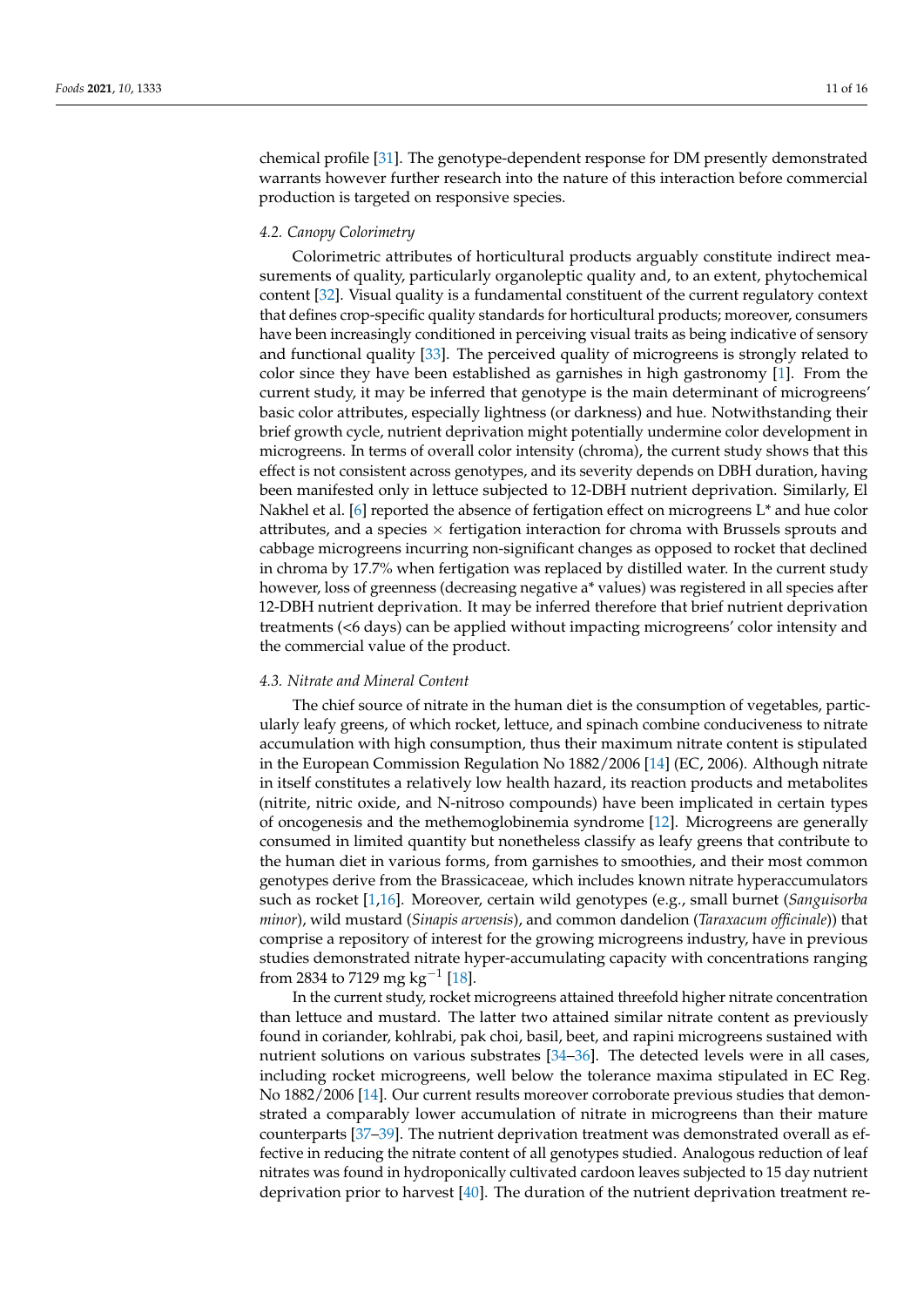quired for effective reduction of nitrate levels differed between genotypes, with the nitrate hyperaccumulating species, such as rocket, being more responsive to DBH treatments than other species. It is worth reiterating that rocket microgreens not deprived of fertigation attained 3.6- and 4.9-fold higher nitrate content than mustard and lettuce, respectively; however, six- and twelve-day nutrient deprivation resulted in dramatic reduction on nitrate by 72.9% and 90.3%, respectively. By decreasing the strength of Hoagland solution, El Nakhel et al. [\[9\]](#page-13-7) observed a similar genotype-dependent response in the total N content of green vs. red Salanova lettuce, with the content remaining unaltered in the former but decreasing in the latter. As presently demonstrated across species, a brief six-day nutrient deprivation constitutes a significant tool for depleting nitrate deposits prior to harvesting microgreens, thus increasing food safety in terms of antinutritive agents such as nitrate.

The role of minerals in human nutrition is critical in supporting optimum development while maintaining body homeostasis and metabolic functionality, as well as in preventing nutritional deficiencies associated with physiological disorders [\[41\]](#page-15-0). Fruits and vegetables contribute substantially as dietary sources of minerals, with their percentage contribution towards K, Na, Ca, Mg, and P dietary requirements accounting, respectively, for 35, 11, 7, 24, and 11% of total requirements [\[42\]](#page-15-1). Analytical data on the mineral composition of microgreens are yet limited but the role of genotype as key determinant of mineral composition has been highlighted and is reiterated by the current results. Notwithstanding genotype differences, the current work corroborates previous studies that reported microgreen mineral content in declining order as  $K > Ca > Mg > S$  [\[5](#page-13-2)[,17](#page-14-0)[,43\]](#page-15-2). However, data comparison between studies is hampered by variation in experimental conditions that may effectively modulate the mineral content of microgreens such as, nutrient solution composition, light quality, intensity and photoperiod, growth substrate, and harvest maturity [\[1\]](#page-13-0).

The present work highlighted that the P and K contents of microgreens are highly responsive to nutrient deprivation across genotypes with both minerals having demonstrated moderate reduction, as opposed to the divalent ions  $Ca^{++}$  and  $Mg^{++}$  that were non-responsive. This outcome might be attributed to the mineral composition of the peatbased substrate that apparently included adequate levels of  $Ca^{++}$  and  $Mg^{++}$  to support the brief growth cycle of microgreens under nutrient deprivation conditions. We have previously demonstrated that natural fiber and synthetic substrates differing in physicochemical constitution may modulate the mineral, and indirectly, the phytochemical composition of microgreens [\[36\]](#page-14-18). Moreover, it has been demonstrated that nutrient composition of typical peat-based substrates may support satisfactory growth of microgreens without supplying additional nutrients, which renders their cultivation readily accessible to nonprofessionals [\[19\]](#page-14-2). Considering that microgreens are marketed not only as flavorful and colorful condiments or garnishes but also as potent sources of phytochemicals and minerals, the impact of depriving nutrients (solution- or substrate-provided) on the mineral content of microgreens is presently underscored. Regarding the genotype-dependent response to nutrient deprivation observed for S content, the higher responsiveness of brassicaceous species most likely relates to their increased demands for S implicated in glucosinolate biosynthesis [\[44\]](#page-15-3).

## *4.4. Carotenoid Content*

The content of lutein and β-carotene, the major carotenoid compounds found in microgreens, contributes to their bioactive value as they constitute lipophilic antioxidants owing to the light-absorbing and ROS-quenching properties of their polyene chains [\[45\]](#page-15-4). Lutein dietary uptake or supplementation has been linked to protection against oxidative damage and macular degeneration, while  $\beta$ -carotene is an essential precursor of vitamin A required for development and effective function of the immune and optical system [\[46\]](#page-15-5). Based on the results of the current study, we can conclude that carotenoid levels in microgreens are primarily dictated by genotype, which supports previous studies on the carotenoid content of microgreens of different species or cultivars grown under variable conditions [\[34](#page-14-17)[,36](#page-14-18)[,38](#page-14-22)[,47\]](#page-15-6). Moreover, response to nutrient deprivation with respect to carotenoid composition is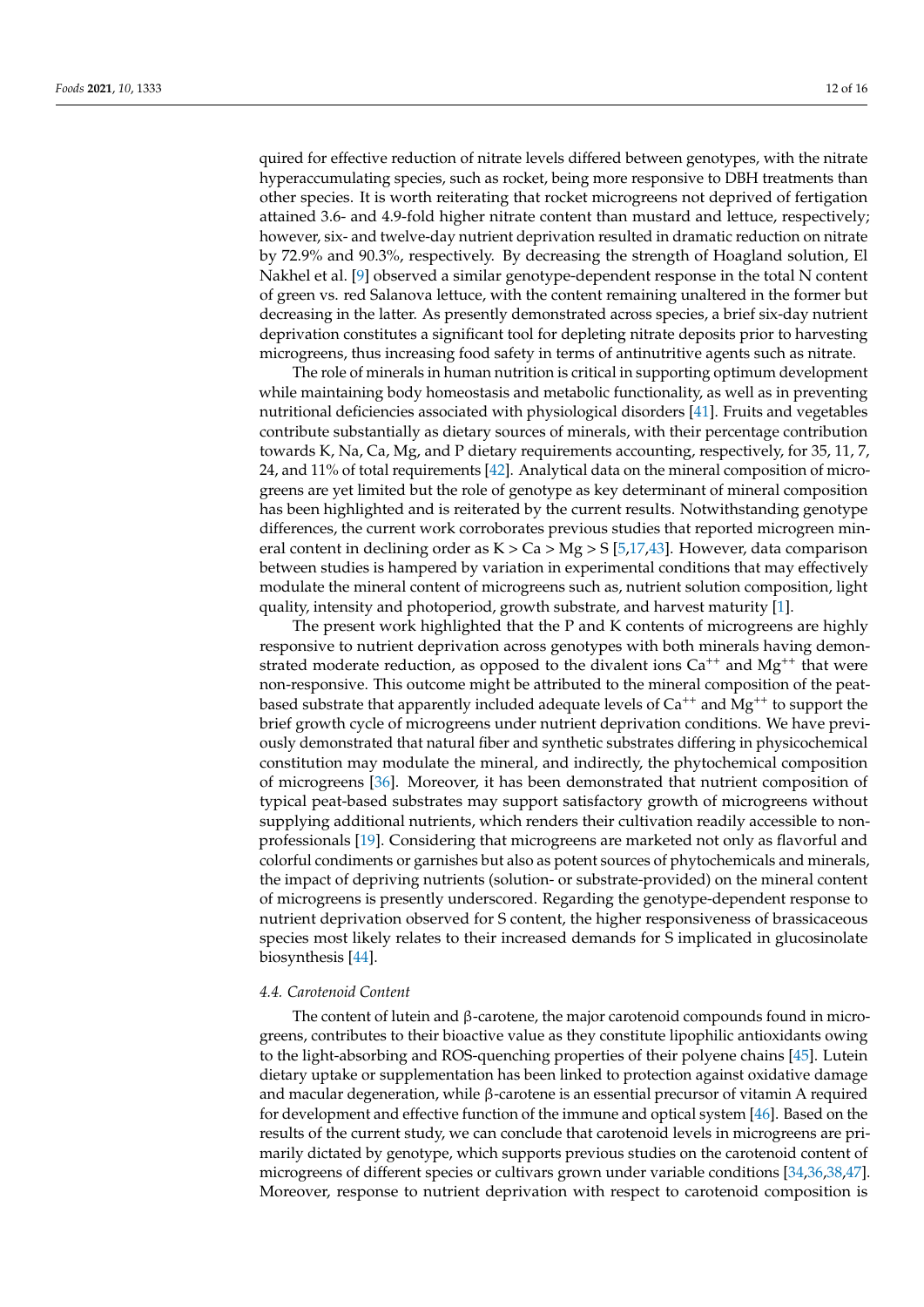genotype-specific, with certain species, such as lettuce, being non-responsive and others, such as rocket, being depleted of carotenoid content with increasing treatment duration. Genotype-dependent decline in carotenoids was also reported in lettuce grown hydroponically under decreasing concentrations of nutrient solution [\[9\]](#page-13-7). It seems plausible that depletion of carotenoids with nutrient deprivation is more pronounced in carotenoid-rich species. However, even in carotenoid-rich species the depletion of carotenoids during the first six days of DBH treatment seems moderate, with 14.9% and 37.6% reduction taking place between days 0–6 and 6–12, respectively. Therefore, brief DBH treatments are likely to cause moderate depletion of carotenoids in carotenoid-rich species, which arguably would not compromise significantly the bioactive value of the product.

## *4.5. Phenolic Composition*

The phenolic composition of microgreens appraised through UHPLC-Q-Orbitrap HRMS was dominated by flavonol glycosides in mustard and by hydroxycinnamic acids in lettuce and rocket. Quercetin and kaempferol glycosides were the flavonol glycosides most abundant in brassicaceous microgreens, whereas lettuce microgreens were steeped in caffeoyl quinic acid. The current findings largely corroborate previous reports on microgreens' composition and confirm the wide variation in phenolic components encountered even among related brassicaceous genotypes [\[48](#page-15-7)[–50\]](#page-15-8). It is further demonstrated that nutrient deprivation before harvest may impact significantly the phenolic constituents of microgreens and their total phenolic content. However, the effect of DBH treatment on most phenolic components and on the total phenolic content seems highly species-dependent. Intriguingly, lettuce microgreens were the most positively responsive to nutrient deprivation, as both 6-DBH and 12-DBH treatments increased the total flavonol glycosides, total hydroxycinnamic acids, and the total phenolic contents. Mustard microgreens were moderately responsive, as their flavonol glycoside increased in response to 6-DBH and 12-DBH treatments but not their hydroxycinnamic acids, and total phenolic contents. Finally, rocket microgreens were the most negatively responsive to nutrient deprivation, which resulted in the reduction of their content in flavonol glycosides, hydroxycinnamic acids and total phenols. It is therefore apparent that aside from its utility in reducing the nitrate levels of microgreens, DBH treatments mimic eustress applications in modulating the products of the phenylpropanoid pathway [\[9\]](#page-13-7), particularly when they extend beyond 6-DBH. The positive response to DBH treatments exhibited by certain species, such as lettuce, which incurred significant increase in its flavonol glycoside and hydroxycinnamic acid components, might render nutrient deprivation an important tool for enhancing the bioactive value of microgreens. This prospect is encouraging in light of previous findings concerning the analgesic and anti-inflammatory activities of hydroxycinnamic acids [\[51\]](#page-15-9), and the in vitro antiproliferative, and in vivo antioxidant and anti-inflammatory activity of quercetin derivatives [\[23,](#page-14-6)[24\]](#page-14-7). Such applications, however, warrant further research to determine the responsiveness of targeted species to nutrient deprivation treatments, as well as to link changes in phenolic composition to variation in the sensory and in vivo bioactive value of microgreens [\[52\]](#page-15-10). It is nonetheless noteworthy that a brief six-day nutrient deprivation before harvest has had overall a moderate impact or no effect on the phenolic composition of microgreens across species; thus, it can be applied to reduce nitrate residual in microgreens without dramatically shifting the phenolic composition and its potential implications for the bioactive value.

## **5. Conclusions**

Nutrient deprivation was an effective method for reducing the nitrate content of microgreens, however effective treatment duration differed between species. Decline in nitrate content is more precipitous in hyperaccumulating species such as rocket, which incurred 72.9% and 90.3% reduction of nitrate content after 6-DBH and 12-DBH treatments, respectively. The present work also demonstrated that brief  $(\leq 6$  days) nutrient deprivation treatment before harvest can be applied across species with moderate or no impact on the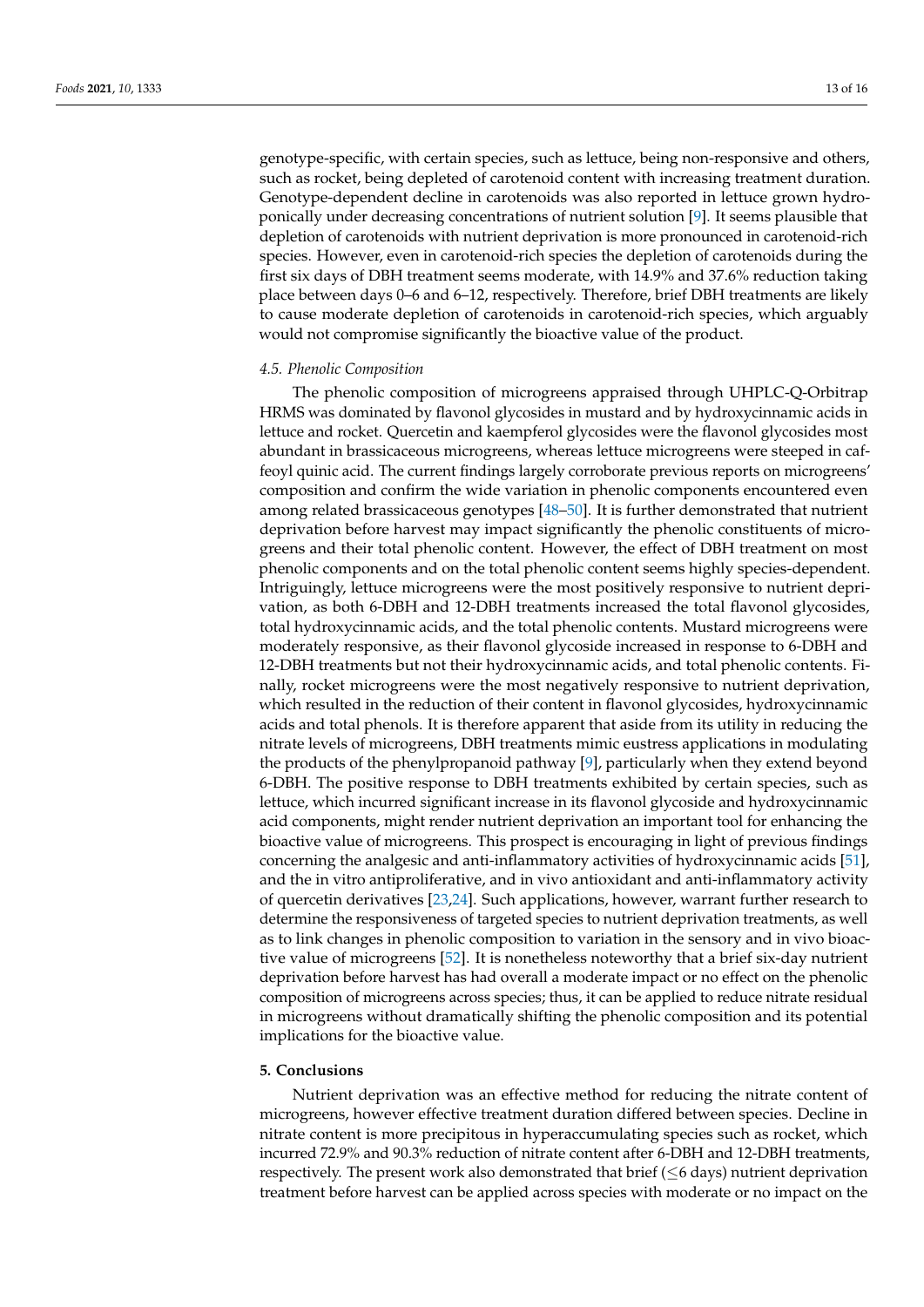phenolic, carotenoid, and mineral composition of microgreens. Such brief DBH applications also seem to have limited impact on microgreens' yield and color intensity and therefore on the commercial value of the product. It can therefore be applied to reduce nitrate levels in microgreens without dramatically shifting their key secondary metabolite content and its potential implications for bioactive value.

**Author Contributions:** Conceptualization, M.C.K. and Y.R.; methodology, M.C.K., C.E.-N., G.G., A.K., C.A., and G.A.S.; software, G.A.S.; validation, M.C.K. and G.A.S.; formal analysis, M.C.K., G.A.S., A.K., and C.A.; investigation, M.C.K. and G.A.S.; resources, Y.R.; data curation, M.C.K., C.E.-N., and G.A.S.; writing—original draft preparation, M.C.K. and C.E.-N.; writing—review and editing, M.C.K., A.R., S.D.P., and Y.R.; visualization, M.C.K. and Y.R.; supervision, M.C.K. and Y.R.; project administration, M.C.K. and Y.R.; funding acquisition, M.C.K. and Y.R. All authors have read and agreed to the published version of the manuscript.

**Funding:** This research received no external funding.

**Institutional Review Board Statement:** Not applicable.

**Informed Consent Statement:** Not applicable.

**Data Availability Statement:** The datasets generated for this study are available on request to the corresponding author.

**Conflicts of Interest:** The authors declare no conflict of interest.

## **References**

- <span id="page-13-0"></span>1. Kyriacou, M.C.; Rouphael, Y.; Di Gioia, F.; Kyratzis, A.; Serio, F.; Renna, M.; De Pascale, S.; Santamaria, P. Micro-scale vegetable production and the rise of microgreens. *Trends Food Sci. Technol.* **2016**, *57*, 103–115. [\[CrossRef\]](http://doi.org/10.1016/j.tifs.2016.09.005)
- 2. Kyriacou, M.C.; Soteriou, G.A.; Colla, G.; Rouphael, Y. The occurrence of nitrate and nitrite in Mediterranean fresh salad vegetables and its modulation by preharvest practices and postharvest conditions. *Food Chem.* **2019**, *285*, 468–477. [\[CrossRef\]](http://doi.org/10.1016/j.foodchem.2019.02.001)
- <span id="page-13-3"></span>3. Caracciolo, F.; El-Nakhel, C.; Raimondo, M.; Kyriacou, M.C.; Cembalo, L.; de Pascale, S.; Rouphael, Y. Sensory attributes and consumer acceptability of 12 microgreens species. *Agronomy* **2020**, *10*, 1043. [\[CrossRef\]](http://doi.org/10.3390/agronomy10071043)
- <span id="page-13-1"></span>4. Verlinden, S. Microgreens: Definitions, Product Types, and Production Practices. In *Horticultural Reviews*; John Wiley & Sons: Hoboken, NJ, USA, 2020; Volume 47, pp. 85–124.
- <span id="page-13-2"></span>5. Palmitessa, O.D.; Renna, M.; Crupi, P.; Lovece, A.; Corbo, F.; Santamaria, P. Yield and quality characteristics of brassica microgreens as affected by the NH4:NO3 molar ratio and strength of the nutrient solution. *Foods* **2020**, *9*, 677. [\[CrossRef\]](http://doi.org/10.3390/foods9050677) [\[PubMed\]](http://www.ncbi.nlm.nih.gov/pubmed/32466141)
- <span id="page-13-4"></span>6. El-Nakhel, C.; Pannico, A.; Graziani, G.; Kyriacou, M.C.; Gaspari, A.; Ritieni, A.; De Pascale, S.; Rouphael, Y. Nutrient Supplementation Configures the Bioactive Profile and Production Characteristics of Three Brassica L. Microgreens Species Grown in Peat-Based Media. *Agronomy* **2021**, *11*, 346. [\[CrossRef\]](http://doi.org/10.3390/agronomy11020346)
- <span id="page-13-5"></span>7. Teng, J.; Liao, P.; Wang, M. The role of emerging micro-scale vegetables in human diet and health benefits—An updated review based on microgreens. *Food Funct.* **2021**, *12*, 1914–1932. [\[CrossRef\]](http://doi.org/10.1039/D0FO03299A)
- <span id="page-13-6"></span>8. Paradiso, V.M.; Castellino, M.; Renna, M.; Santamaria, P.; Caponio, F. Setup of an extraction method for the analysis of carotenoids in microgreens. *Foods* **2020**, *9*, 459. [\[CrossRef\]](http://doi.org/10.3390/foods9040459)
- <span id="page-13-7"></span>9. El-Nakhel, C.; Pannico, A.; Kyriacou, M.C.; Giordano, M.; De Pascale, S.; Rouphael, Y. Macronutrient deprivation eustress elicits differential secondary metabolites in red and green-pigmented butterhead lettuce grown in a closed soilless system. *J. Sci. Food Agric.* **2019**, *99*, 6962–6972. [\[CrossRef\]](http://doi.org/10.1002/jsfa.9985)
- <span id="page-13-8"></span>10. Bian, Z.; Wang, Y.; Zhang, X.; Li, T.; Grundy, S.; Yang, Q.; Cheng, R. A review of environment effects on nitrate accumulation in leafy vegetables grown in controlled environments. *Foods* **2020**, *9*, 732. [\[CrossRef\]](http://doi.org/10.3390/foods9060732)
- <span id="page-13-9"></span>11. Simanavičius, L.; Viršile, A. The effects of led lighting on nitrates, nitrites and organic acids in tatsoi. Res. Rural Dev. 2018, 2, 95–99. [\[CrossRef\]](http://doi.org/10.22616/rrd.24.2018.057)
- <span id="page-13-10"></span>12. European Food Safety Agency (EFSA). Opinion of the Scientific Panel on Contaminants in the Food chain on a request from the European Commission to perform a scientific risk assessment on nitrate in vegetables. *EFSA J.* **2008**, *689*, 1–79.
- <span id="page-13-11"></span>13. Cavaiuolo, M.; Ferrante, A. Nitrates and glucosinolates as strong determinants of the nutritional quality in rocket leafy salads. *Nutrients* **2014**, *6*, 1519–1538. [\[CrossRef\]](http://doi.org/10.3390/nu6041519)
- <span id="page-13-12"></span>14. European Commission Regulation (EC) No 1882/2006 of 19 December 2006 laying down methods of sampling and analysis for the official control of the levels of nitrates in certain foodstuffs. *Off. J. Eur. Union* **2006**, *L364*, 25–31.
- <span id="page-13-13"></span>15. Anjana, S.U.; Iqbal, M. Nitrate accumulation in plants, factors affecting the process, and human health implications. A review. *Agron. Sustain. Dev.* **2007**, *27*, 45–57. [\[CrossRef\]](http://doi.org/10.1051/agro:2006021)
- <span id="page-13-14"></span>16. Colla, G.; Kim, H.J.; Kyriacou, M.C.; Rouphael, Y. Nitrate in fruits and vegetables. *Sci. Hortic.* **2018**, *237*, 221–238. [\[CrossRef\]](http://doi.org/10.1016/j.scienta.2018.04.016)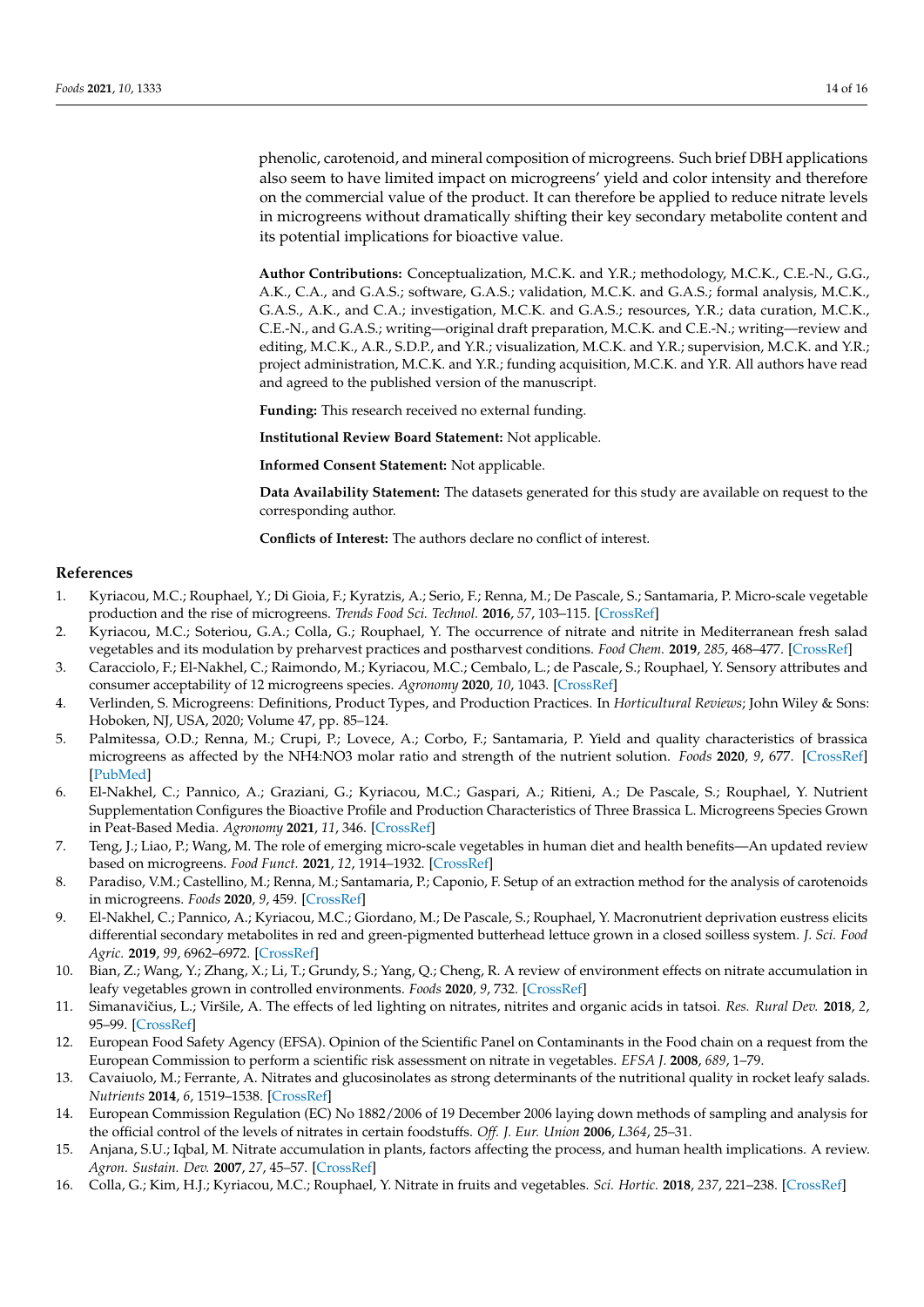- <span id="page-14-0"></span>17. Kyriacou, M.C.; El-Nakhel, C.; Graziani, G.; Pannico, A.; Soteriou, G.A.; Giordano, M.; Ritieni, A.; De Pascale, S.; Rouphael, Y. Functional quality in novel food sources: Genotypic variation in the nutritive and phytochemical composition of thirteen microgreens species. *Food Chem.* **2019**, *277*, 107–118. [\[CrossRef\]](http://doi.org/10.1016/j.foodchem.2018.10.098)
- <span id="page-14-1"></span>18. Lenzi, A.; Orlandini, A.; Bulgari, R.; Ferrante, A.; Bruschi, P. Antioxidant and mineral composition of three wild leafy species: A comparison between microgreens and baby greens. *Foods* **2019**, *8*, 487. [\[CrossRef\]](http://doi.org/10.3390/foods8100487) [\[PubMed\]](http://www.ncbi.nlm.nih.gov/pubmed/31614816)
- <span id="page-14-2"></span>19. Pannico, A.; Graziani, G.; El-Nakhel, C.; Giordano, M.; Ritieni, A.; Kyriacou, M.C.; Rouphael, Y. Nutritional stress suppresses nitrate content and positively impacts ascorbic acid concentration and phenolic acids profile of lettuce microgreens. *Italus Hortus* **2020**, *27*, 41–52. [\[CrossRef\]](http://doi.org/10.26353/j.itahort/2020.3.4152)
- <span id="page-14-3"></span>20. Liu, H.; Kang, Y.; Zhao, X.; Liu, Y.; Zhang, X.; Zhang, S. Effects of elicitation on bioactive compounds and biological activities of sprouts. *J. Funct. Foods* **2019**, *53*, 136–145. [\[CrossRef\]](http://doi.org/10.1016/j.jff.2018.12.019)
- <span id="page-14-4"></span>21. Galieni, A.; Falcinelli, B.; Stagnari, F.; Datti, A.; Benincasa, P. Sprouts and microgreens: Trends, opportunities, and horizons for novel research. *Agronomy* **2020**, *10*, 1424. [\[CrossRef\]](http://doi.org/10.3390/agronomy10091424)
- <span id="page-14-5"></span>22. Onakpoya, I.J.; Spencer, E.A.; Thompson, M.J.; Heneghan, C.J. The effect of chlorogenic acid on blood pressure: A systematic review and meta-analysis of randomized clinical trials. *J. Hum. Hypertens.* **2015**, *29*, 77–81. [\[CrossRef\]](http://doi.org/10.1038/jhh.2014.46) [\[PubMed\]](http://www.ncbi.nlm.nih.gov/pubmed/24943289)
- <span id="page-14-6"></span>23. Tajik, N.; Tajik, M.; Mack, I.; Enck, P. The potential effects of chlorogenic acid, the main phenolic components in coffee, on health: A comprehensive review of the literature. *Eur. J. Nutr.* **2017**, *56*, 2215–2244. [\[CrossRef\]](http://doi.org/10.1007/s00394-017-1379-1)
- <span id="page-14-7"></span>24. Whitaker, B.D.; Stommel, J.R. Distribution of hydroxycinnamic acid conjugates in fruit of commercial eggplant (Solanum melongena L.) cultivars. *J. Agric. Food Chem.* **2003**, *51*, 3448–3454. [\[CrossRef\]](http://doi.org/10.1021/jf026250b)
- <span id="page-14-8"></span>25. Santos, J.S.; Escher, G.B.; Vieira do Carmo, M.; Azevedo, L.; Boscacci Marques, M.; Daguer, H.; Molognoni, L.; Inés Genovese, M.; Wen, M.; Zhang, L.; et al. A new analytical concept based on chemistry and toxicology for herbal extracts analysis: From phenolic composition to bioactivity. *Food Res. Int.* **2020**, *132*, 109090. [\[CrossRef\]](http://doi.org/10.1016/j.foodres.2020.109090)
- <span id="page-14-9"></span>26. Lesjak, M.; Beara, I.; Simin, N.; Pintać, D.; Majkić, T.; Bekvalac, K.; Orčić, D.; Mimica-Dukić, N. Antioxidant and anti-inflammatory activities of quercetin and its derivatives. *J. Funct. Foods* **2018**, *40*, 68–75. [\[CrossRef\]](http://doi.org/10.1016/j.jff.2017.10.047)
- <span id="page-14-10"></span>27. Terao, J.; Yamaguchi, S.; Shirai, M.; Miyoshi, M.; Moon, J.H.; Oshima, S.; Inakuma, T.; Tsushida, T.; Kato, Y. Protection by Quercetin and Quercetin 3-O-β-D-glucuronide of peroxynitrite-induced antioxidant consumption in human plasma low-density lipoprotein. *Free Radic. Res.* **2001**, *35*, 925–931. [\[CrossRef\]](http://doi.org/10.1080/10715760100301421)
- <span id="page-14-11"></span>28. Kyriacou, M.C.; El-Nakhel, C.; Pannico, A.; Graziani, G.; Soteriou, G.A.; Giordano, M.; Zarrelli, A.; Ritieni, A.; De Pascale, S.; Rouphael, Y. Genotype-Specific Modulatory Effects of Select Spectral Bandwidths on the Nutritive and Phytochemical Composition of Microgreens. *Front. Plant Sci.* **2019**, *10*. [\[CrossRef\]](http://doi.org/10.3389/fpls.2019.01501)
- <span id="page-14-12"></span>29. Rouphael, Y.; Colla, G.; Giordano, M.; El-Nakhel, C.; Kyriacou, M.C.; De Pascale, S. Foliar applications of a legume-derived protein hydrolysate elicit dose-dependent increases of growth, leaf mineral composition, yield and fruit quality in two greenhouse tomato cultivars. *Sci. Hortic.* **2017**, *226*, 353–360. [\[CrossRef\]](http://doi.org/10.1016/j.scienta.2017.09.007)
- <span id="page-14-13"></span>30. Murphy, C.J.; Llort, K.F.; Pill, W.G. Factors affecting the growth of microgreen table beet. *Int. J. Veg. Sci.* **2010**, *16*, 253–266. [\[CrossRef\]](http://doi.org/10.1080/19315261003648241)
- <span id="page-14-14"></span>31. Rouphael, Y.; Kyriacou, M.C.; Petropoulos, S.A.; De Pascale, S.; Colla, G. Improving vegetable quality in controlled environments. *Sci. Hortic.* **2018**, *234*, 275–289. [\[CrossRef\]](http://doi.org/10.1016/j.scienta.2018.02.033)
- <span id="page-14-15"></span>32. Pathare, P.B.; Opara, U.L.; Al-Said, F.A.-J. Colour Measurement and Analysis in Fresh and Processed Foods: A Review. *Food Bioprocess Technol.* **2013**, *6*, 36–60. [\[CrossRef\]](http://doi.org/10.1007/s11947-012-0867-9)
- <span id="page-14-16"></span>33. Kyriacou, M.C.; Rouphael, Y. Towards a new definition of quality for fresh fruits and vegetables. *Sci. Hortic.* **2018**, *234*, 463–469. [\[CrossRef\]](http://doi.org/10.1016/j.scienta.2017.09.046)
- <span id="page-14-17"></span>34. Brazaityte, A.; Sakalauskiene, S.; Samuoliene, G.; Jankauskiene, J.; Viršile, A.; Novičkovas, A.; Sirtautas, R.; Miliauskiene, J.; Vaštakaite, V.; Dabašinskas, L.; et al. The effects of LED illumination spectra and intensity on carotenoid content in Brassicaceae microgreens. *Food Chem.* **2015**, *173*, 600–606. [\[CrossRef\]](http://doi.org/10.1016/j.foodchem.2014.10.077) [\[PubMed\]](http://www.ncbi.nlm.nih.gov/pubmed/25466065)
- 35. Di Gioia, F.; De Bellis, P.; Mininni, C.; Santamaria, P.; Serio, F. Physicochemical, agronomical and microbiological evaluation of alternative growing media for the production of rapini (*Brassica rapa* L.) microgreens. *J. Sci. Food Agric.* **2017**, *97*, 1212–1219. [\[CrossRef\]](http://doi.org/10.1002/jsfa.7852)
- <span id="page-14-18"></span>36. Kyriacou, M.C.; El-Nakhel, C.; Pannico, A.; Graziani, G.; Soteriou, G.A.; Giordano, M.; Palladino, M.; Ritieni, A.; De Pascale, S.; Rouphael, Y. Phenolic constitution, phytochemical and macronutrient content in three species of microgreens as modulated by natural fiber and synthetic substrates. *Antioxidants* **2020**, *9*, 252. [\[CrossRef\]](http://doi.org/10.3390/antiox9030252) [\[PubMed\]](http://www.ncbi.nlm.nih.gov/pubmed/32244953)
- <span id="page-14-19"></span>37. El-Nakhel, C.; Pannico, A.; Graziani, G.; Kyriacou, M.C.; Giordano, M.; Ritieni, A.; De Pascale, S.; Rouphael, Y. Variation in macronutrient content, phytochemical constitution and in vitro antioxidant capacity of green and red butterhead lettuce dictated by different developmental stages of harvest maturity. *Antioxidants* **2020**, *9*, 300. [\[CrossRef\]](http://doi.org/10.3390/antiox9040300)
- <span id="page-14-22"></span>38. Ferrón-Carrillo, F.; Guil-Guerrero, J.L.; González-Fernández, M.J.; Lyashenko, S.; Battafarano, F.; da Cunha-Chiamolera, T.P.L.; Urrestarazu, M. LED Enhances Plant Performance and Both Carotenoids and Nitrates Profiles in Lettuce. *Plant Foods Hum. Nutr.* **2021**, 1–9. [\[CrossRef\]](http://doi.org/10.1007/s11130-021-00894-8)
- <span id="page-14-20"></span>39. Pinto, E.; Almeida, A.A.; Aguiar, A.A.; Ferreira, I.M.P.L.V.O. Comparison between the mineral profile and nitrate content of microgreens and mature lettuces. *J. Food Compos. Anal.* **2015**, *37*, 38–43. [\[CrossRef\]](http://doi.org/10.1016/j.jfca.2014.06.018)
- <span id="page-14-21"></span>40. Borgognone, D.; Rouphael, Y.; Cardarelli, M.; Lucini, L.; Colla, G. Changes in biomass, mineral composition, and quality of cardoon in response to NO3−:Cl<sup>−</sup> ratio and nitrate deprivation from the nutrient solution. *Front. Plant Sci.* **2016**, *7*, 978. [\[CrossRef\]](http://doi.org/10.3389/fpls.2016.00978)